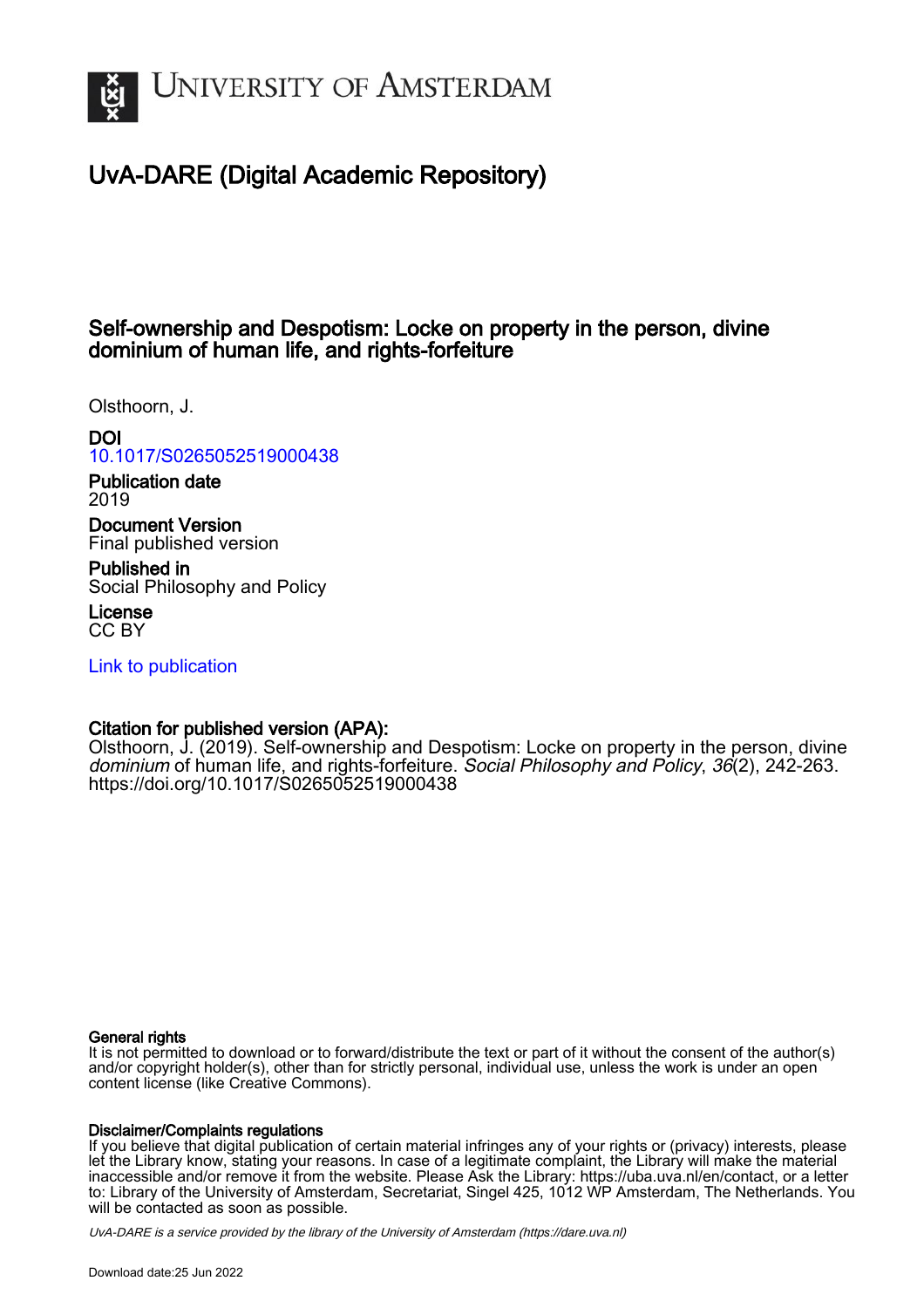# SELF-OWNERSHIP AND DESPOTISM: LOCKE ON PROPERTY IN THE PERSON, DIVINE *DOMINIUM* OF HUMAN LIFE, AND RIGHTS-FORFEITURE\*

#### By JOHAN OLSTHOORN

Abstract: *This essay explores the meaning and normative significance of Locke's depiction of individuals as proprietors of their own person. I begin by reconsidering the long-standing puzzle concerning Locke's simultaneous endorsement of divine proprietorship and self-ownership. Befuddlement vanishes, I contend, once we reject concurrent ownership in the same object: while God fully owns our lives, humans are initially sole proprietors of their own person. (Our property rights in our life and body are restricted to possession, use, and usufruct.) Locke employs two conceptions of "personhood": as expressing legal independence vis-à-vis humans and moral accountability vis-à-vis God. Humans own their person in the first sense. As original proprietors of their own person, individuals are entitled to subject themselves to self-chosen authorities, thereby incurring obligations of obedience. But they may not choose just any authority. Divine ownership of human life delimits personal self-ownership by restricting the ways in which humans can dispose of their persons: we cannot possibly consensually subject ourselves to absolute and arbitrary power. Locke's rightsforfeiture theory for crime makes slavery and despotism nonetheless potentially rightful conditions. I argue that, paradoxically, divine dominium of human life underpins both the impermissibility of voluntary enslavement and the justifiability of penal slavery. My analysis helps explain why modern Lockean theories of self-ownership that reject Locke's theological premises have adopted an ambiguous stance toward despotic rule.*

KEY WORDS: John Locke, self-ownership, property in the person, voluntary slavery, natural rights, natural law, rights-forfeiture, social contract of government, despotism, Roman law

#### I. Introduction

John Locke (1632-1704) is commonly regarded as the token proponent, if not the originator, of "self-ownership"—the idea that humans have pre-institutional property rights in their person and the products of

doi:10.1017/S0265052519000438 © 2020 Social Philosophy & Policy Foundation. This is an Open Access article, distributed under the terms of the Creative Commons Attribution licence (http://creativecommons.org/ licenses/by/4.0/), which permits unrestricted re-use, distribution, and reproduction in 242 any medium, provided the original work is properly cited. Printed in the USA.

<sup>\*</sup> For constructive feedback on earlier drafts of this essay, I am indebted to Laurens van Apeldoorn, Gustaaf van Nifterik, Luciano Venezia, and audiences at Antwerp and Nottingham Universities. The editors and other contributors to this special issue provided unusually helpful comments and suggestions, as did an anonymous referee. Many thanks to all of you.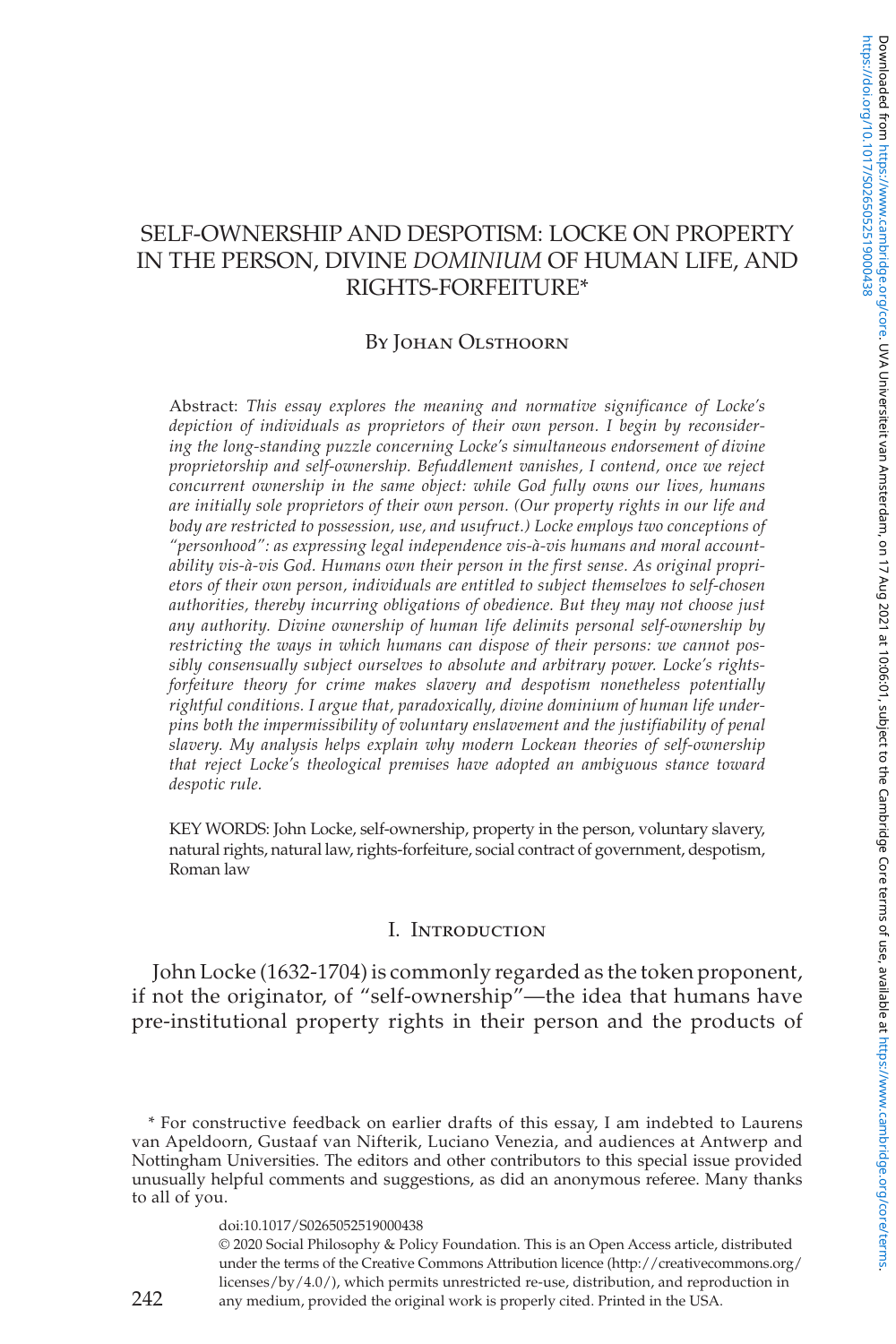their labor.<sup>1</sup> Indeed, Locke gave a hallmark statement of this view: "every Man has a *Property* in his own *Person*. This no Body has any Right to but himself. The *Labour* of his Body, and the *Work* of his Hands, we may say, are properly his" (ST §27).<sup>2</sup> Incontrovertible as this passage seems, whether and to what extent Locke endorses the self-ownership thesis remains disputed. As is often noted, Locke appears to limit, if not undermine, the case for self-ownership by unreservedly embracing divine proprietorship of human life. All human beings are "the Servants of one Sovereign Master, sent into the World by his order and about his business, they are his Property, whose Workmanship they are" (ST §6). God's ownership rights in us restrict our autonomy: they generate a duty to preserve ourselves and rule out agreement to certain forms of political subjection. How to reconcile divine *dominium* by dint of creation with the idea that each human is by nature "Master of himself, and *Proprietor of his own Person*" (ST §44)?

A sizable literature has sprung up debating how, if at all, the two ownership claims can be reconciled. The apparent contradiction disappears, this essay argues, once we stop conflating property in our *person* with property in our *lives*. In the very paragraph where suicide is prohibited by appeal to divine workmanship, Locke contradistinguishes "disposing of one's person" with "destroying oneself." "But though this be a *State of Liberty*, yet it is *not a State of Licence*, though Man in that State have an uncontroleable Liberty, to dispose of his Person or Possessions, yet he has not Liberty to destroy himself" (ST §6). Lockean individuals, I contend, have original full ownership rights in their person but not in their lives and bodies. A few other scholars have made this point before. $3$  This essay advances on their leads by examining what the absolute freedom to dispose of one's person and possessions means, and how personal self-ownership relates to divine ownership of human life.

Locke's conception of personhood is inspired, I suggest, by Roman law categories, partly due to the dynamics of responding to Robert Filmer. Full original ownership of our person means, first and foremost, that we are all born free—*sui iuris*, our own master. All forms of personal subjection are the consequence of human actions (engaging in commitments or crime). To dispose of one's person is to conditionally subject oneself to another, who henceforth acquires authority over one (that is, obtains a right over one's person,

3 See footnote 22.

<sup>1</sup> Abbreviations and editions used of works by Locke. ECHU: *An Essay Concerning Human Understanding*, ed. P. H. Nidditch (Oxford: Clarendon Press, 1975). ELN: "Essays on the Laws of Nature," in *Locke: Political Essays*, ed. Mark Goldie (Cambridge: Cambridge University Press, 1997), 79–133. FT: "First Treatise," in *Two Treatises of Government*, ed. Peter Laslett (Cambridge: Cambridge University Press, 1988), 141–263. ST: "Second Treatise," in *Two Treatises of Government*, ed. Peter Laslett (Cambridge: Cambridge University Press, 1988), 265–428.

<sup>2</sup> Barbara H. Fried calls these lines "the locus classicus for the libertarian conception of selfownership" in "Left-Libertarianism: A Review Essay," *Philosophy and Public Affairs* 32, no. 1 (2004): 70. Also, e.g., Michael Otsuka, *Libertarianism without Inequality* (Oxford: Clarendon Press, 2003), 2.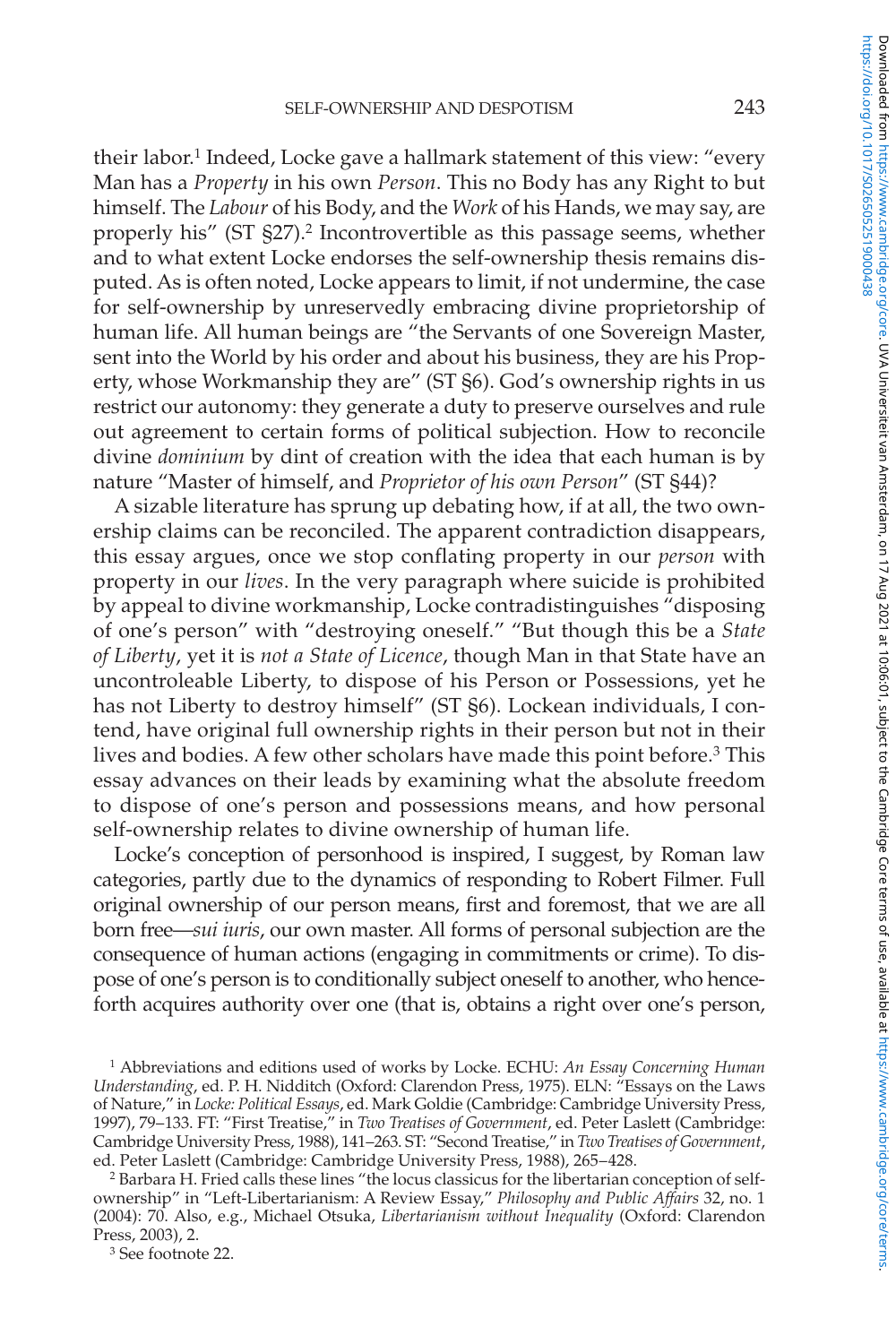correlating in obligations of obedience). For Locke, initial full self-ownership thus expresses absolute original independence from human authority as well as rights of civil and political self-determination. It is not expressive of unlimited rights in our life or body—the ultimate owner of which is God.4

These qualifications might seem peripheral to modern Lockean theories of self-ownership. My quibbles exclusively concern Lockean rights in one's life and person, not rights to external resources. I will not here dispute that Lockean persons have full and exclusive rights in their labor and the products of their labor—doctrines central to libertarian theories of property. Yet given persistent concerns about the indeterminacy of the concept of self-ownership, $5$  it is worthwhile to consider anew the question of what exactly people own when they own themselves.<sup>6</sup> This essay reveals that for Locke, self-ownership has a narrower and more definite meaning than is commonly supposed.

Locke's conception of personal self-ownership raises a question of enduring theoretical significance. Self-ownership is standardly substantiated as a set of property rights people have in their bodies or persons. Full liberal ownership includes the power to rent, sell, and mortgage the thing owned. Does this mean that humans *qua* self-owners are free to sell themselves into slavery and bonded labor? Proponents of self-ownership can forestall this illiberal outcome by arguing that self-enslavement is either impossible or morally impermissible.7 How easily the impossibility of selfenslavement can be established depends on what we assume the object of self-ownership to be. If, for instance, we take the alienable thing to be ourselves—dignified human beings—then the sale in a sense destroys the thing. Running some such line of argument is more difficult if, like Locke, we hold that self-owners own their person and understand personal self-subjection as agreeing to be governed by another. Why would selfenslavement be impossible, while agreement to be ruled by a boss or politician is not? This essay argues that Locke invoked a premise external to self-ownership to establish the impossibility of voluntary subjection to

<sup>4</sup> I will treat "self-ownership" and "property in the person" as interchangeable and expressing original ownership/proprietorship of one's person (rather than one's life). Carole Pateman insists that the two concepts ought to be kept distinct. In her view, "self-ownership" trades on the "political fiction" that labor power is an alienable commodity, while "property in the person" renders salient the relations of power and subordination involved in labor contracts. For Locke, however, any right that individuals have in virtue of owning a thing is in principle alienable. Carole Pateman, "Self-Ownership and Property in the Person: Democratization and a Tale of Two Concepts," *Journal of Political Philosophy* 10, no. 1 (2002): 20–53.

5 For example, Richard Arneson, "Lockean Self-Ownership: Towards a Demolition," *Political Studies* 39, no. 1 (1991): 54; Fried, "Left-Libertarianism." Cf. Peter Vallentyne, Hillel Steiner, and Michael Otsuka, "Why Left-Libertarianism is Not Incoherent, Indeterminate, or Irrelevant: A Reply to Fried," *Philosophy and Public Affairs* 33, no. 2 (2005): 203–208.

6 Cf. Daniel C. Russell, "Self-Ownership as a Form of Ownership," in *The Oxford Handbook of Freedom*, ed. David Schmidtz and Carmen E. Pavel (Oxford: Oxford University Press, 2018), 31–32.

7 On this distinction, see Danny Frederick, "The Possibility of Contractual Slavery," *The Philosophical Quarterly* 66, no. 262 (2016): 47–64.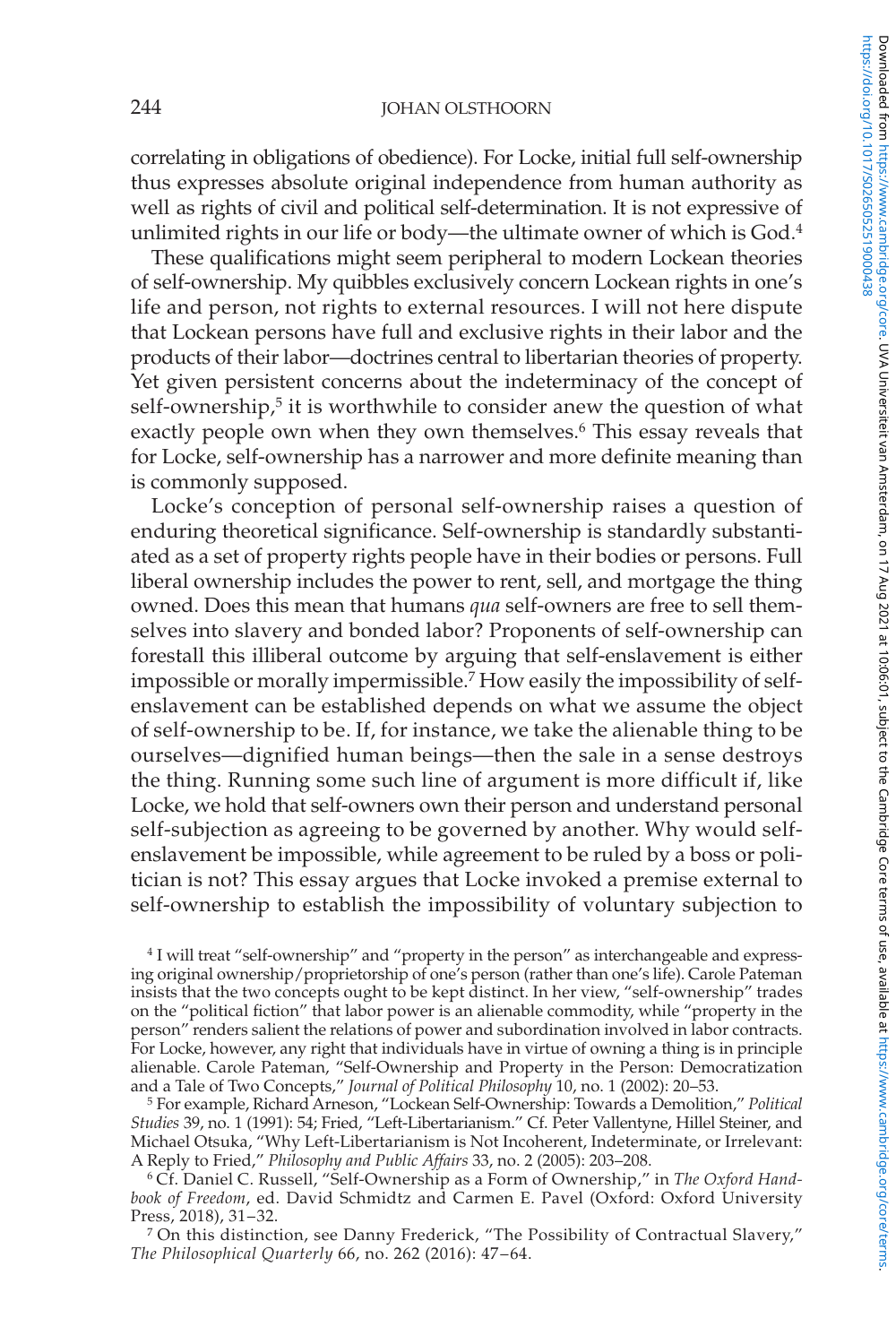despotic government—divine *dominium* of human life. This helps explain why modern Lockean theories of self-ownership that reject Locke's theological premises have dithered about the legitimacy of self-enslavement.

The essay unfolds as follows. After dissecting the current debate on the compatibility of self-ownership and divine proprietorship (Section II) and developing a rival interpretation (Section III), I will argue that divine proprietorship curtails individual rights to dispose of one's person. Divine *dominium* grounds individual rights and duties of self-preservation. We must preserve ourselves and the rest of humanity on pain of violating God's ownership rights in human life; the joint duties of others correlate in my individual rights to life and bodily integrity. Duties of self-preservation underpin Locke's argument for the impossibility of both self-enslavement and the consensual establishment of absolute and arbitrary government. Both kinds of rule presuppose forms of personal subjection incompatible with God's *dominium*. Divine proprietorship of human life thus delimits original self-ownership in one's person: humans lack full moral control over which relations of personal subjection they can enter (Section IV). Section V explores Locke's theory of rights-forfeiture. Locke combines robust claims about natural rights in our own person with unsettlingly permissive views about capital punishment and penal enslavement raising a range of questions about the theoretical coherence of his political commitments. I argue that divine proprietorship is the lynchpin between self-ownership and rights-forfeiture. As the owner of our lives, God has the moral power to authorize humans to be killed and enslaved for crime. Divine *dominium* thus both explains the impossibility of self-enslavement and the justifiability of penal slavery. I conclude with some reflections on the logical connections between self-ownership and voluntary slavery.

#### II. Divine Proprietorship versus Human Self-Ownership

Every human being, Locke writes, is by nature "Master of himself, and *Proprietor of his own Person*, and the Actions or *Labour* of it" (ST §44). At the same time, he is adamant that "Men being all the Workmanship of one Omnipotent, and infinitely wise Maker . . . they are his Property, whose Workmanship they are" (ST §6). How, if at all, can self-ownership and divine proprietorship be reconciled?

Some scholars regard the two positions as "clearly incompatible."8 For while God's *dominium* renders suicide impermissible, self-owners putatively have the right to kill themselves. This tension leads Michael Zuckert to posit a "shift to self-ownership from divine proprietorship" in the *Second Treatise*—a "stunning reversal."9 His argument hinges on a moot reading

<sup>8</sup> For example, J. P. Day, "Locke on Property," *Philosophy Quarterly* 16, no. 64 (1966): 215.

<sup>9</sup> Michael P. Zuckert, *Natural Rights and the New Republicanism* (Princeton, NJ: Princeton University Press, 1994), 221, 240; also 244.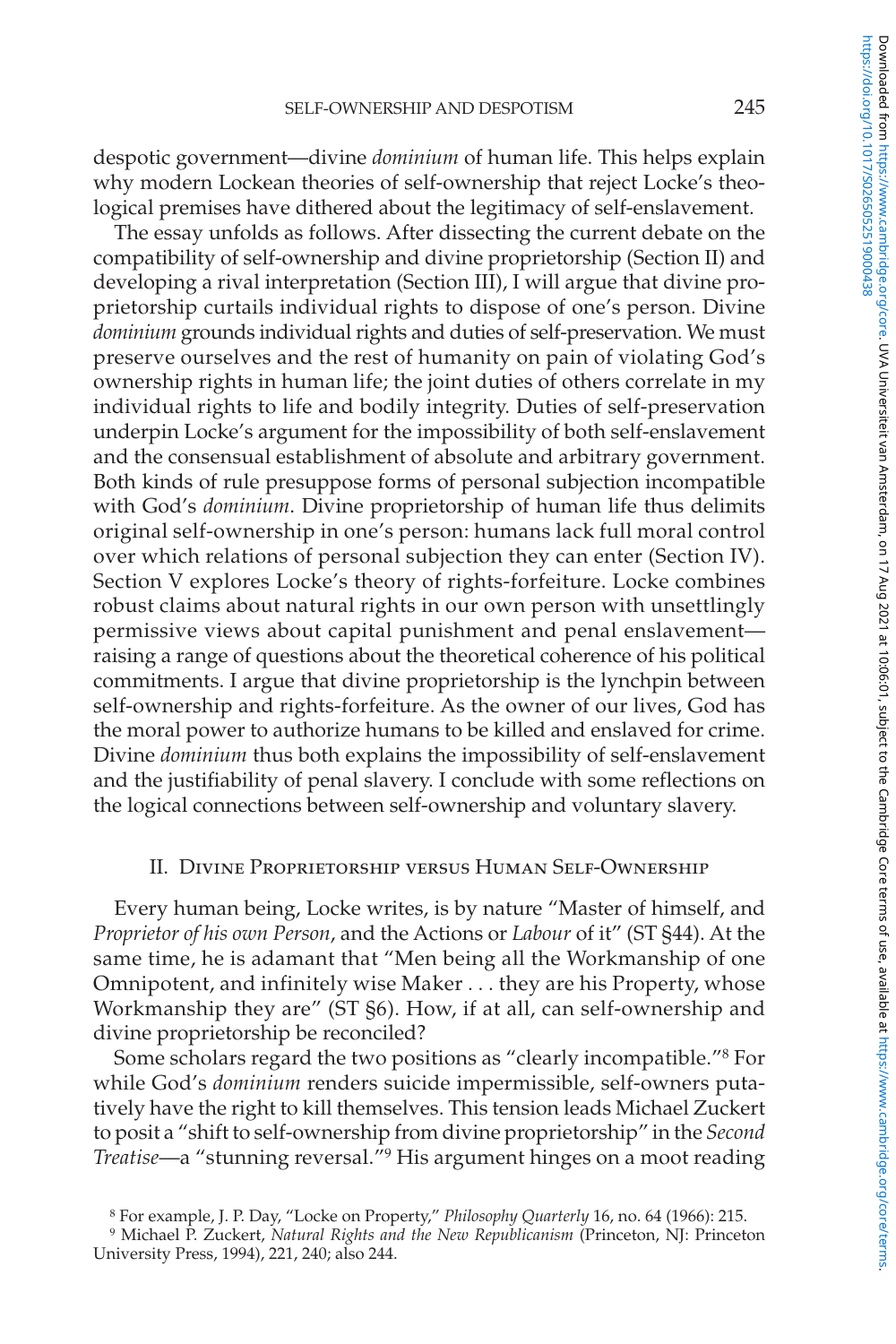of Locke's claim that a slave who has forfeited his life may "draw on himself the Death he desires" by resisting his master's will (ST §23). Zuckert glosses this passage as saying that slaves have a *right* to commit suicide indirectly. That would prove that Locke eventually "settles the question definitively in favour of self-ownership"—"the true grounds of his natural law . . . doctrine.<sup>"10</sup> Whatever the merits of Zuckert's Straussian reading, his contention is undermined by Locke's invocation of "the Workmanship of their own Maker, the Almighty" later on (ST §56), as well as by the central role divine ownership of human life plays in Locke's main argument for the impossibility of consensually establishing arbitrary government (Section IV).

A popular harmonizing solution holds that God and humans have different kinds of rights in the same thing. Humans are entrusted with rights of use and usufruct in their life, while God retains ultimate ownership and thus the right to reclaim our lives. Brian Tierney, for instances, avers that the two ownership theses are "not contradictory" since humans own themselves "as a sort of trust from God."11 "[W]e are not absolute and outright owners of ourselves; the only being who owns us in that way is God," Alan Ryan writes, adding that "we have something like a lease in ourselves."12 All natural rights, Jennifer Welchman claims, "accrue from God's grant or concession to us of our lives, our bodies, and our world."13 Self-owners would thus like tenants hold "the right to the use and the fruits of another person's property, with the duty to preserve its substance."14

In a series of recent publications Adam Seagrave has rejected this popular reconciliatory strategy. He concedes that God has entrusted humans with liberty-rights to use the world and its resources: "in respect of God the Maker of Heaven and Earth, who is sole Lord and Proprietor of the whole World, Man's Propriety in the Creatures is nothing but that *Liberty to use them*, which God has permitted" (FT §39). Yet Locke nowhere says that our rights in our person are limited to use alone. On the contrary, individuals are depicted in such a way that each is the "absolute Lord of his own Person and Possessions, equal to the greatest, and subject to no Body," free to dispose of his person as he wishes (ST §123). For this reason,

10 Zuckert, *Natural Rights*, 241-42. Zuckert's point is not, I take it, that one *becomes* a selfowner by forfeiting one's life, as Stanley C. Brubaker suggests in "Coming into One's Own: John Locke's Theory of Property, God, and Politics," *The Review of Politics* 74, no. 2 (2012): 214–15. Rather, the permission to commit suicide putatively shows that we owned our lives all along.

11 Brian Tierney, "Historical Roots of Modern Rights: Before Locke and After," *Ave Maria Law Review* 3 (2005): 32.

12 Alan Ryan, *On Politics: A History of Political Thought from Herodotus to the Present* (New York: Penguin, 2012), 471.

<sup>14</sup> *Justinian's Institutes*, ed. Peter Birks and Grant McLeod (London: Duckworth, 1987), 2.4.

<sup>13</sup> Jennifer Welchman, "Locke on Slavery and Inalienable Rights," *Canadian Journal of Philosophy* 25, no. 1 (1995): 75. Also, e.g., Attracta Ingram, *A Political Theory of Rights* (Oxford: Clarendon Press, 1994), 32.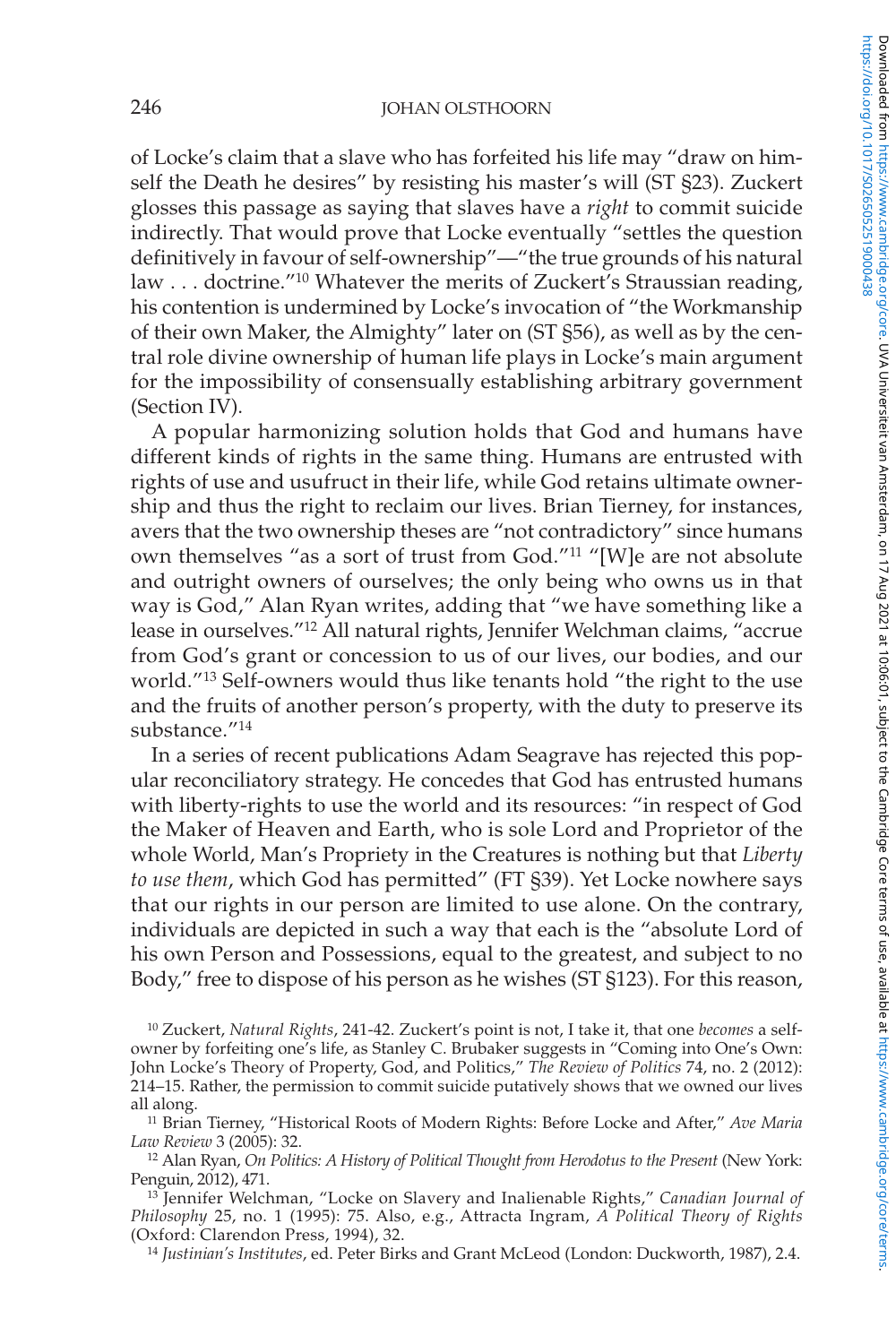Seagrave maintains, we must dismiss the so-called "tenant" interpretation of human ownership.15

Seagrave's alternative solution invokes a distinction from the *ECHU*. Individuals would have a twofold structure: they can be viewed under the aspect of "substance-man" and of "person-self." "While God makes and owns the individual considered as a 'substance-man' the individual considered as a 'person-self' makes and owns herself."16 On Seagrave's reading, humans literally *make* their own person and actions by "appropriating, extending, and joining activity or 'labor' of consciousness."17 Just as God begets ownership by creating "substance-man," so do we come to own ourselves by creating our own person and actions. God has created humans "*as* potential self-owners."18 Like proponents of the tenant interpretation, Seagrave holds that God and humans have property rights in the self-same object. But he departs from that interpretation by insisting that the "property which the human being possesses in himself is *identical in kind* with the property which God possesses in the human being."19 It is not a lesser property right, like use or usufruct.<sup>20</sup> In Seagrave's view, full human self-ownership is compatible with, because nested within, full divine proprietorship.

Common to all these readings, and indeed the source of the conundrum, is the supposition of "the coexistence of Divine and human ownership or property with respect to the same object."<sup>21</sup> This assumption of concurrent ownership in the self-same subject, I argue, must be rejected. The next section develops Jeremy Waldron's and James Tully's suggestion that humans are the sole owners of their *person*, while God owns their *lives*. "God is the proprietor of man because . . . God makes man. Man on the other hand . . . is the proprietor of his person and . . . of the actions of his person.<sup>"22</sup> If my proposal is sound, then the rival tenant and nested interpretations are each half-right and half-wrong—albeit in obverse ways. Our rights in our life are limited to possession, use, and usufruct,

15 S. Adam Seagrave, "Locke on the Law of Nature and Natural Rights," in *A Companion to Locke*, ed. Matthew Stuart (Malden, MA: Wiley-Blackwell, 2016), 380–83; S. Adam Seagrave, *The Foundations of Natural Morality: On the Compatibility of Natural Rights and the Natural Law* (Chicago: University of Chicago Press, 2014), 40–47.

16 S. Adam Seagrave, "Self-Ownership and Divine Ownership: A Lockean Solution to a Liberal Democratic Dilemma," *American Journal of Political Science* 55, no. 3 (2011): 713; Seagrave, "Locke on the Law of Nature," 384–86.

Seagrave, "Self-Ownership," 720.

<sup>18</sup> Ibid., 720; Seagrave, "Locke on the Law of Nature," 386.

19 Seagrave, *The Foundations of Natural Morality*, 51, emphasis added.

<sup>20</sup> Seagrave thus provides a complex aspectual reading. For another aspectual reading, see Ruth W. Grant, *John Locke's Liberalism* (Chicago: University of Chicago Press, 1987), 69–71.

21 Seagrave, "Self-Ownership," 715; Seagrave, "Locke on the Law of Nature," 379–84.

22 James Tully, *A Discourse on Property: John Locke and His Adversaries* (Cambridge: Cambridge University Press, 1980), 105. Also, Jeremy Waldron, *A Right to Private Property* (Oxford: Clarendon Press, 1988), 177–83; Janet Coleman, "Pre-Modern Property and Self-Ownership Before and After Locke; or, When Did Common Decency Become a Private Rather than a Public Virtue," *European Journal of Political Theory* 4, no. 2 (2005): 125–45.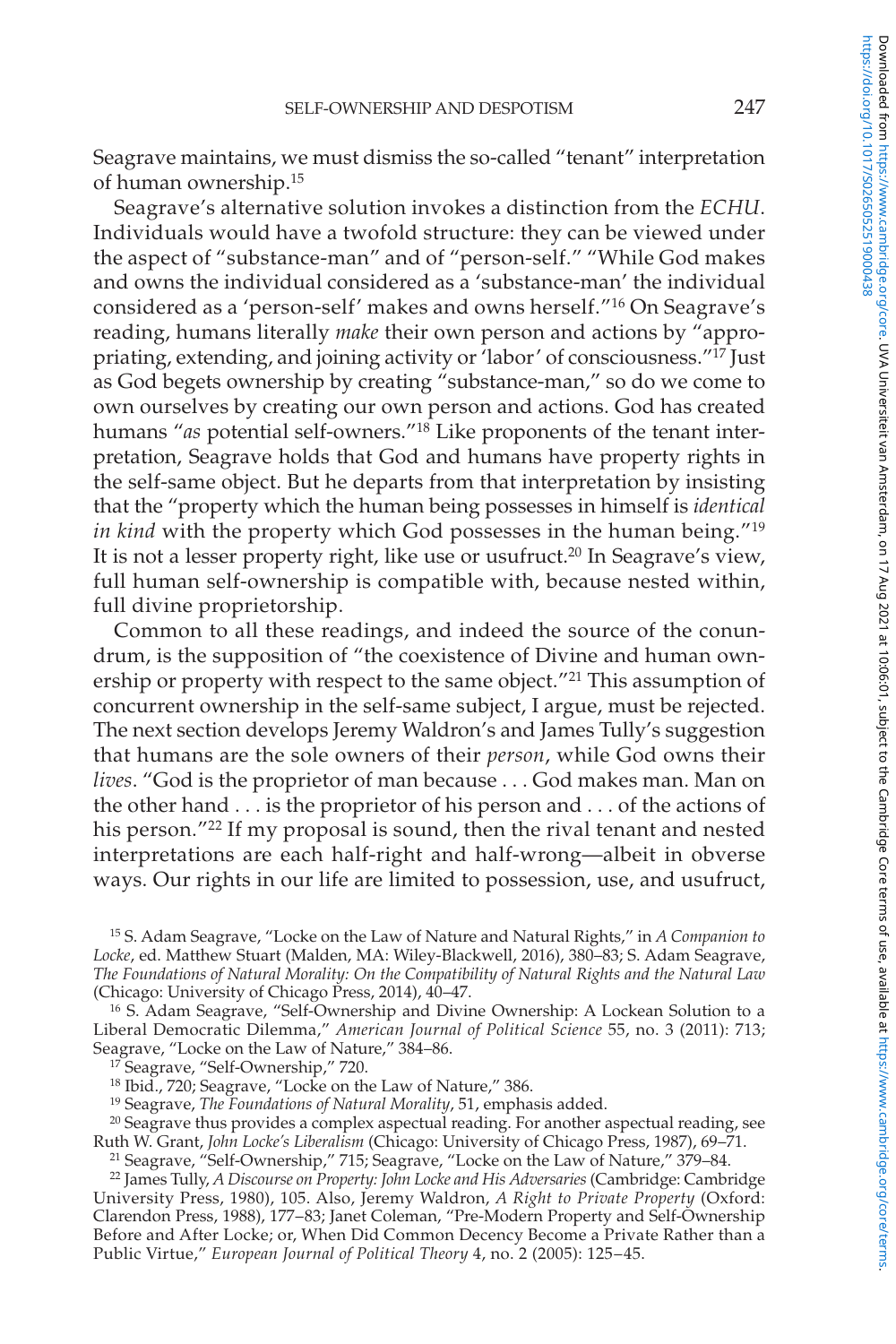#### 248 **JOHAN OLSTHOORN**

as the tenant interpretation correctly implies.23 But we initially have full rights in our person, as Seagrave accurately observes. To establish the meaning and coherence of this suggestion, the next section explores different senses of personhood across Locke's corpus.

#### III. The Meaning of "Person"

The idea that all human life belongs to God in virtue of His creation is a cornerstone of Locke's moral and political theory. "An All-wise Contriver," we read in the *First Treatise*, "has so visible a claim on us as his Workmanship" (FT §53; cf. FT §30). Already in the *Essays on the Law of Nature* (c. 1663-64) Locke had averred that creation gives God authority over us. "God has created us out of nothing and, if he pleases, he will reduce us again to nothing: we are, therefore, subject to him in perfect justice and by utmost necessity" (ELN 119). However, Locke did not yet endorse divine *ownership* of human life in the *Essays*. Rather, creation endows God with a general right to govern us:

God . . . has such authority and power over us as we cannot exercise over ourselves, and since we owe our body, soul, and life—whatever we are, whatever we have, and even whatever we can be—to him and to him alone, it is proper that we should live according to the precept of his will. (ELN 119)

This argument differs substantively from that found in the *Second Treatise*. God's "right of creation" (ELN 117) is compatible with us merely having a duty of gratitude to serve Him. The *Essays* do not argue that humans must preserve themselves and the rest of humanity on pain of violating God's ownership rights in their lives (Section IV). Duties of self-preservation are rather established by God's will and discovered by teleological reflection on the human predicament. Nor do the *Essays* distinguish between life and person.

That distinction is present in *An Essay Concerning Human Understanding* (1689). That text reiterates the idea that "God has given a Rule whereby Men should govern themselves" (that is, natural law). For "He has a Right to do it, we are his Creatures," and the power to enforce his commands: "for no body can take us out of his hands" (ECHU 2.28.8). Locke again claims God's existence is demonstrated by the signs of design seen everywhere (ECHU 1.4.9, 4.10). And he again calls us God's "Workmanship" (ECHU 4.10.18).

<sup>23</sup> Tully, *A Discourse on Property*, 114: "Locke is . . . not inconsistent in saying that man's *life* is both God's and man's property . . . It belongs to both, but in different ways: man's property is the right to use and preserve what is essentially God's property, similar to a tenant's property" (emphasis added).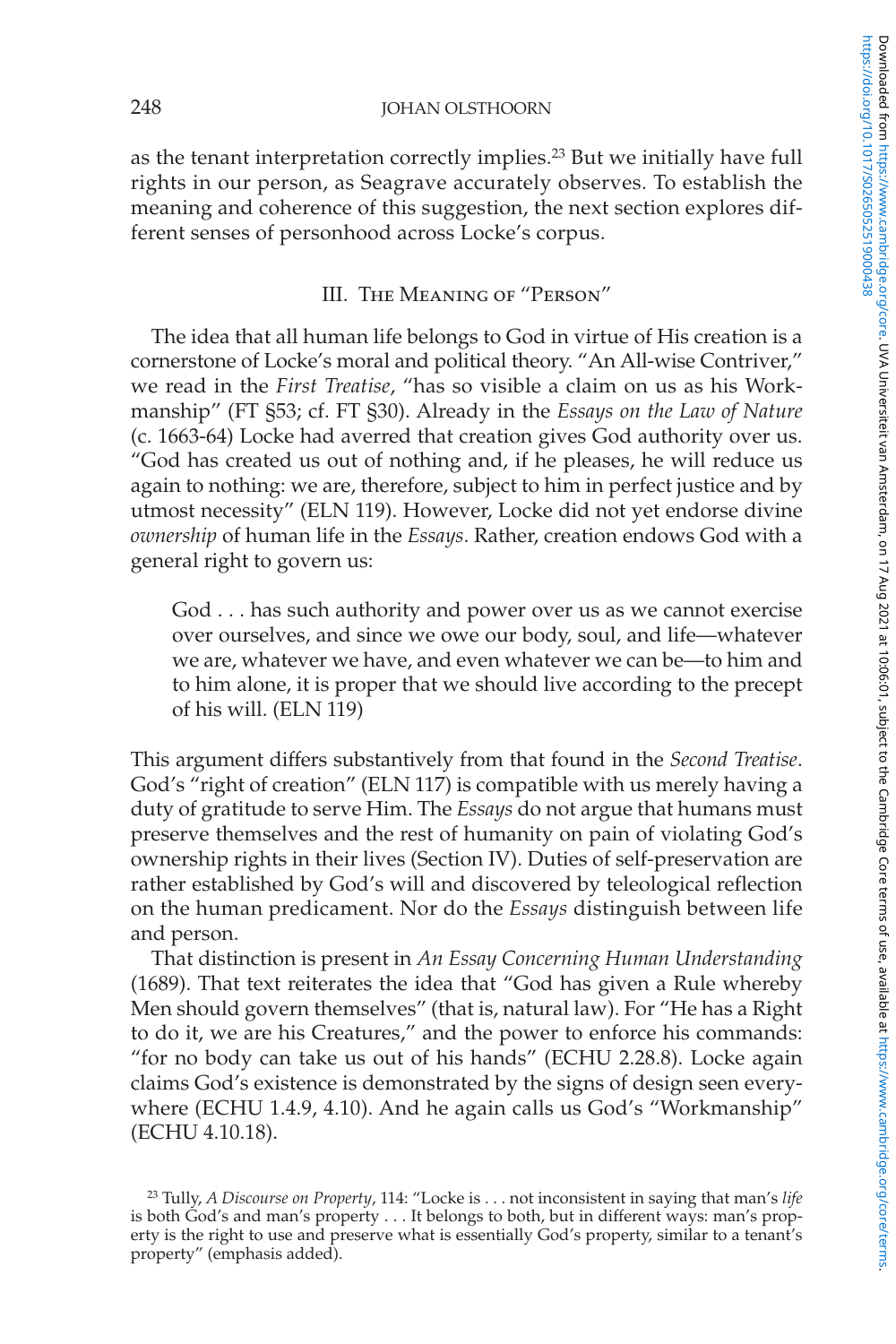New to *ECHU* is a lengthy discussion of the distinct meanings of "person," "substance," and "man" in the context of the metaphysics of personal identity (ECHU 2.27.7). Human beings are made up of two substances: matter and finite intelligence (ECHU 2.27.2). The term "man" denotes a "corporeal rational Creature" of humanlike shape (ECHU 3.11.16). The conceptual possibility of transmigration of souls proves the ideas of "sameness of soul" and "sameness of man" dissimilar. For if Heliogabalus's soul would reincarnate in a pig, few "would yet say that Hog were a *Man* or *Heliogabalus*" (ECHU 2.27.6). A person "is a thinking intelligent Being, that has reason and reflection, and can consider it self as it self, the same thinking thing in different times." Personal identity is thus "the sameness of a rational Being" over time (ECHU 2.27.9).

Driving Locke's account of personal identity is the justification of otherworldly rewards and punishments (ECHU 2.27.18). Divine justice requires that we still be the same persons on the Great Day of Reckoning as we are now. This theological desideratum informs Locke's analysis of "person": "it is a Forensick Term appropriating Actions and their Merit; and so belongs only to intelligent Agents capable of a Law, and Happiness and Misery" (ECHU 2.27.26). Persons are conscious selves to whom actions can be ascribed and for which that self can be held accountable. Linking personal identity to continuity in "substance" or "man" will not do since bodies change and people die. Our souls might be in a disembodied state on the Day of Judgment or incarnated in even-toed ungulates. Personal identity persists even as the substances composing us change (as happens upon death) (ECHU 2.27.11). What rather preserves personal identity over time, Locke argues, is consciousness. "The same consciousness uniting those distant Actions into the same *Person*, whatever Substances contributed to their Production" (ECHU 2.27.10). Moral accountability toward God, after all, presupposes awareness of past deeds.

Accountability is explained in terms of "owning" one's actions. "This personality extends it *self* beyond present Existence to what is past, only by consciousness, whereby it becomes concerned and accountable, owns and imputes to it *self* past Actions" (ECHU 2.27.26). "Persons" are thus foremost stable moral ascription points capable of giving account of their actions after their bodily demise. One acute observer has concluded that "Locke's idea of moral man appears, then, to be related to the legal idea of person, of 'a subject of legal rights and duties'."24 We could indeed say that Locke moralizes the legal notion of personhood to capture relations of accountability toward God. Our person, in this sense, is evidently nonidentical to our life. God can rightly wipe away our life in a blink without affecting our personhood, which persists, keeping us answerable for our every deed.

<sup>24</sup> David P. Behan, "Locke on Persons and Personal Identity," *Canadian Journal of Philosophy* 9, no. 1 (1979): 61–62. Cf. Margaret Jane Radin, "Property and Personhood," *Stanford Law Review* 35, no. 5 (1982): 962–63.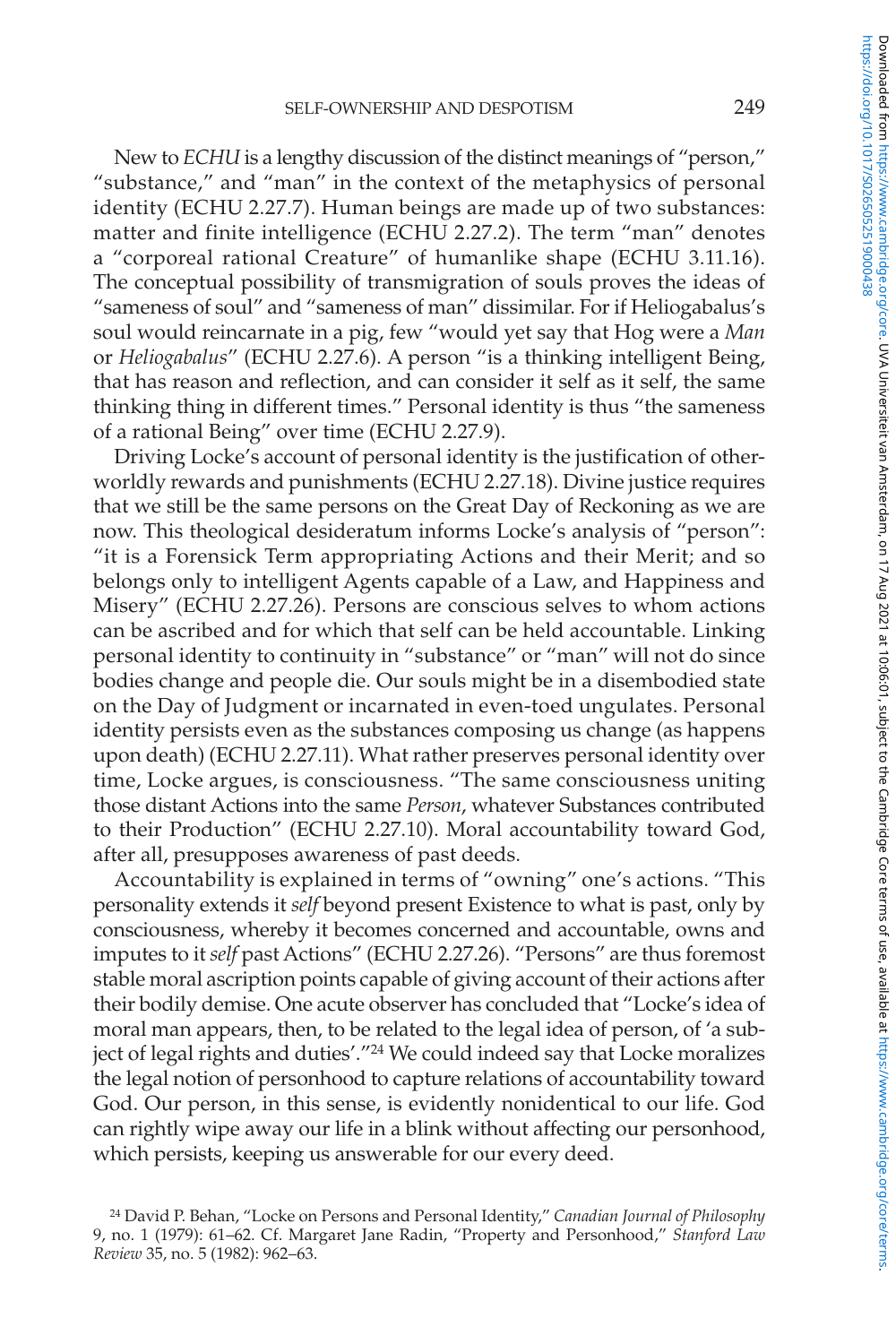Tully has argued that Locke's exposition of person found in *ECHU* is key to understanding the idea of self-proprietorship in the *Two Treatises*. 25 Personhood requires the capacity of free and intentional action. Just as God holds "makers' rights" in his creation, so each human "comes to have a natural and exclusive right in the actions he makes as a person."26 I will here leave undiscussed Tully's "maker's rights"-interpretation of the foundations of Lockean property rights.27 Instead, I will criticize Tully's suggestion that Locke has a single conception of 'person," found in both *ECHU* and the *Two Treatises*. Locke in fact uses the term "person" in two irreducibly distinct senses, both nonidentical with life. "Person" either denotes: 1) a morally accountable self—the "moral man"; or 2) "what is owned by that individual—*his* moral property."28 Call them "moral" and "legal" personhood for short. Moral personhood, a presupposition of moral accountability, is prevalent in the *ECHU*. The legal meaning of personhood is salient in the *Two Treatises*.

Each human being is born, Locke writes, with "*A Right of Freedom to his Person*, which no other Man has a Power over, but the free Disposal of it lies in himself" (ST §190). For Locke, the power to dispose (*ius alieni*) is essential to property. Things must be "*their own*, *and at their own dispose*, and not at his; or else it is no property" (ST §194).29 How can an individual simultaneously be a person and be a proprietor of his person if ownership essentially includes rights of disposal? These statements are highly puzzling if, following Tully, we identify the freely acting moral agent with the person she owns.30 For Locke would then be claiming that self-owners have a power to freely dispose of their selves. That would contradict both the prohibition against suicide and the persistence of personal identity in the hereafter. What then does the absolute original right in one's person and the "uncontroleable Liberty, to dispose of his Person" mean (ST §6)? What is being disposed when one disposes of one's person?

To answer these questions, we must turn to Locke's polemics with Filmer. Filmer rejected the axiom of human natural freedom underlying the social contract of government. We are all born in subjection, owing lifelong obedience to our fathers from birth. The right to rule, he argued, is nothing other than the absolute and arbitrary right that fathers putatively have over their offspring. The biblical donation of *dominium* over nonhuman animals was interpreted by Filmer as proof that Adam had "by right

26 Ibid., 109.

<sup>25</sup> Tully, *A Discourse on Property*, 106–111.

<sup>27</sup> For a searching critique, see A. John Simmons, "Makers' Rights," *The Journal of Ethics* 2, no. 3 (1998): 197–218.

<sup>28</sup> Behan, "Locke on Persons," 67.

<sup>29</sup> The commonplace that *ius alieni* is essential to private property traces back at least to Aristotle, *Rhetoric* 1.5 (1361a): "[something] is our own if it is in our power to dispose of it or not."

<sup>30</sup> Tully, *A Discourse on Property*, 111.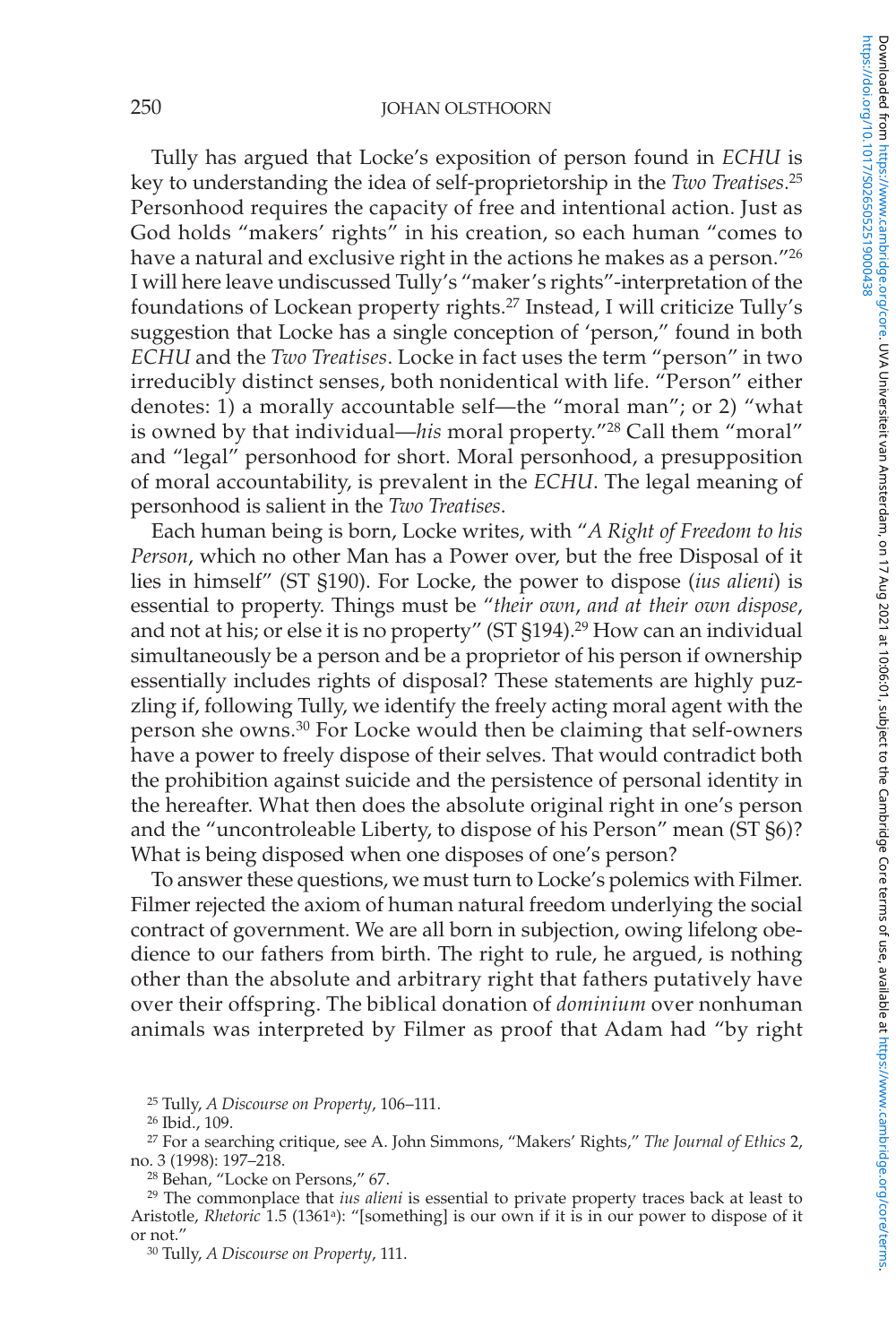of fatherhood, royal authority over his children."31 This right, "as large and as ample as the absolutest dominion of any monarch," had subsequently been passed on to successor patriarch kings.<sup>32</sup> Filmer thus treated all authority as identical in kind. Kingly power simply is fatherly power. Indeed, "a son, a subject, and a servant or a slave, were one and the same thing at first."33 Moreover, all rule is essentially despotic, arbitrary, and absolute: no subject is accorded the advantage of private property—not even in his own person.

Locke balked at this. He chided Filmer for granting to rulers

a Divine unalterable Right of Sovereignty, whereby a Father or a Prince hath an Absolute, Arbitrary, Unlimited, and Unlimitable Power, over the Lives, Liberties, and Estates of his Children and Subjects; so that he may take or alienate their Estates, sell, castrate, or use their Persons as he pleases, they being all his Slaves, and he Lord or Proprietor of every Thing, and his unbounded Will their Law. (FT §9)

Locke concurred that parental rule is "a natural *Government*" but dismissed Filmer's equation of paternal with political rule (ST §170). Locke was adamant that everyone equally is born free from political authority. "Man being born . . . with a Title to perfect Freedom, and an uncontrouled enjoyment of all the Rights and Priviledges of the Law of Nature, equally with any other Man" (ST §87). Children are subject to the natural government of their parents, entailing natural obligations of obedience.<sup>34</sup> But, Locke insisted, once anyone comes of age, "then he is a Free-man, at liberty what Government he will put himself under; what Body Politick he will unite himself to" (ST §118; also, ST §57). Original property in one's person is thus expressive of human natural freedom from civil subjection. All forms of civil subordination are the consequence of individual actions (engaging in commitments or crime).

What does the liberty to freely dispose of one's person mean? Out of sociable inclinations and to avoid the dangers inseparable from life without civil government each individual voluntarily chooses to "unite his Person, which was before free, to any Commonwealth; by the same he unites his Possessions, which were before free, to it also; and they become, both of them, Person and Possession, subject to the Government and Dominion

<sup>31</sup> Robert Filmer, *Patriarcha and Other Writings*, ed. Johann P. Sommerville (Cambridge: Cambridge University Press, 1991), 6.

<sup>32</sup> Ibid., 7.

<sup>33</sup> Ibid., 237.

<sup>34</sup> Cf. ST §55: "*Children*, I confess are not born *in* this full state of *Equality*, though they are born *to* it" (emphasis added). Following Grotius, Locke challenged Filmer's contention that children never become independent from their living fathers (ST §§55-67). James Tyrrell did the same in *Patriarcha non Monarcha* (London: Richard Janeway, 1681), 18-19. Hugo Grotius, *The Rights of War and Peace*, Volumes 1-3, ed. Richard Tuck (Indianapolis, IN: Liberty Fund, 2005), 2.5.2.1.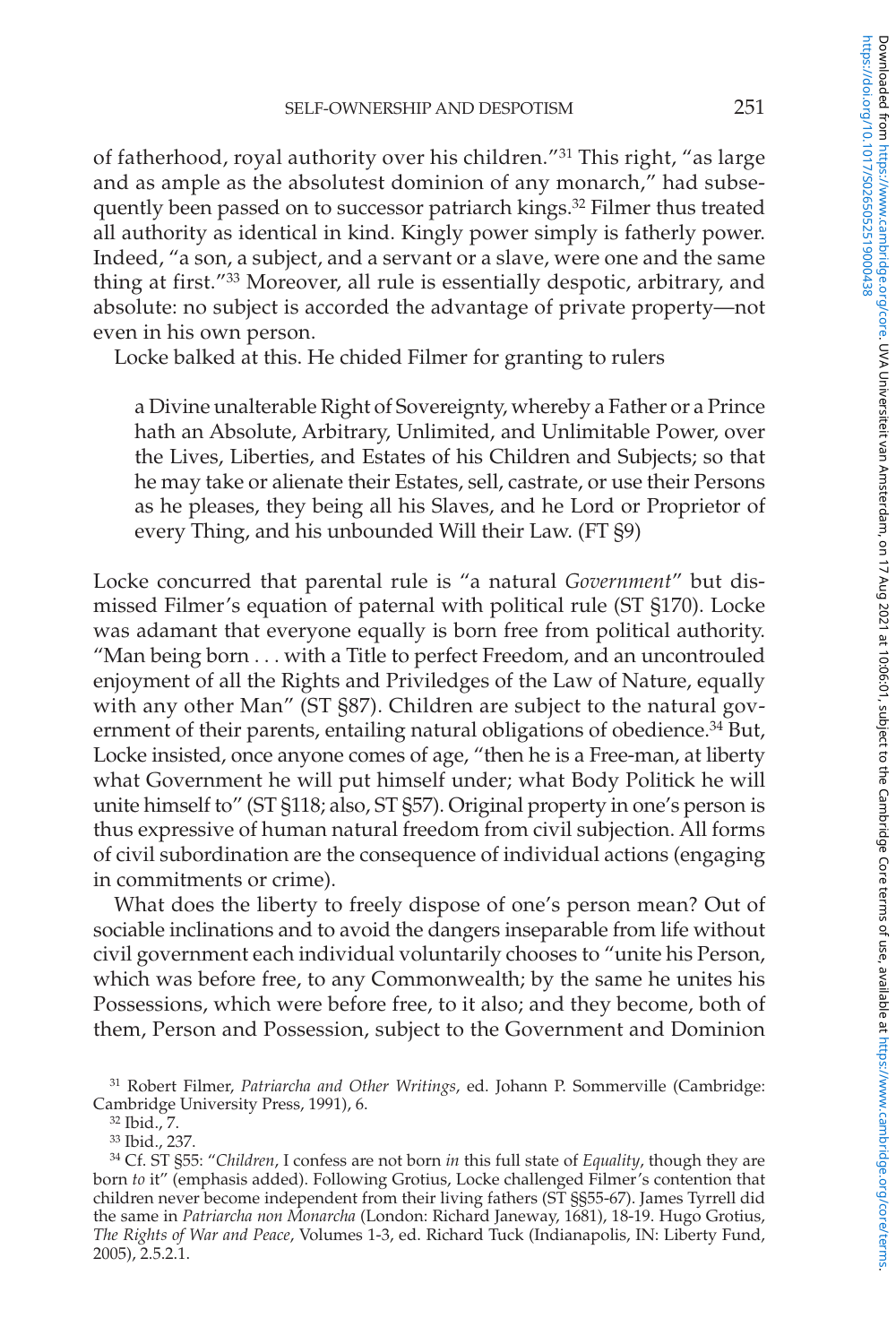#### 252 JOHAN OLSTHOORN

of that Commonwealth" (ST §120). The natural freedom of each to dispose his person and possessions as he wishes is, then, no admonishment to suicide but simply the right to choose one's own political rulers and masters (and an immunity against anyone else imposing a master upon one). All civil authority originates in the consent of self-owners.<sup>35</sup> Personal self-ownership thus both presupposes original freedom from civil subjection and uniquely entitles individuals to consensually enter such conditions of subjection. Freely disposing of one's person does not involve alienating or extinguishing one's legal personhood. Rather, it is the free acceptance of personal subjection to some self-chosen authority (in marriage, employment, or politics), who in turn acquires a right to govern one's person.

In claiming that individuals are initially proprietors of their own person Locke advances what has been called a "proprietary" conception of rights.36 The idea that every person stands "in a relation of *dominium* to his own *dominium*," that is, "has property in his rights" and can hence sell and otherwise alienate them, was a scholastic commonplace.<sup>37</sup> Observe, though, that Lockean individuals do not fully renounce their person and possessions upon entering political society.<sup>38</sup> That would defeat the purpose of civil subjection, which is "the mutual *Preservation* of their Lives, Liberties and Estates, which I call by the general Name, *Property*" (ST §123; also, ST §138). Rather, humans place their person and property under civil jurisdiction, to be regulated by laws for the common good (ST §50). Such regulation will involve taxation and other restrictions of individual liberties and property rights, justified by the need to secure the rights of all.

Political rulers hence do not come to own the persons of their subjects. They rather acquire a directive power over these persons, correlating in citizens' obligations of obedience. Operative here is Aristotle's distinction in *Politics* (1255b16-20) between the political government of a statesman (*politikos*) over free and equal persons and the domestic rule of the master (*despotes*) over slaves.39 Following Aristotle, Locke characterized political rule as the power of "Governours" who govern by public consent and "for the Benefit of their Subjects, to secure them in the Possession and Use of their Properties" (ST §173). Power is properly called "political"

<sup>35</sup> For example, ST §95, §117, §119, §192.

<sup>36</sup> Pateman, "Self-Ownership and Property in the Person," 49.

<sup>37</sup> Annabel Brett, "Individual and Community in the 'Second Scholastic': Subjective Rights in Domingo de Soto and Francisco Suárez," in *Philosophy in the Sixteenth and Seventeenth Centuries: Conversations with Aristotle*, ed. Constance Blackwell and Sachiko Kusukawa (Aldershot: Ashgate, 1999), 163.

<sup>38</sup> As argued by Tully, *A Discourse on Property*, 164. For critical discussion of Tully's "Rousseauian" reading, see Jeremy Waldron, "Locke, Tully, and the Regulation of Property," *Political Studies* 32 (1984): 98–106.

<sup>39</sup> J. S. Maloy, "The Aristotelianism of Locke's Politics," *Journal of the History of Ideas* 70, no. 2 (2009): 235–57.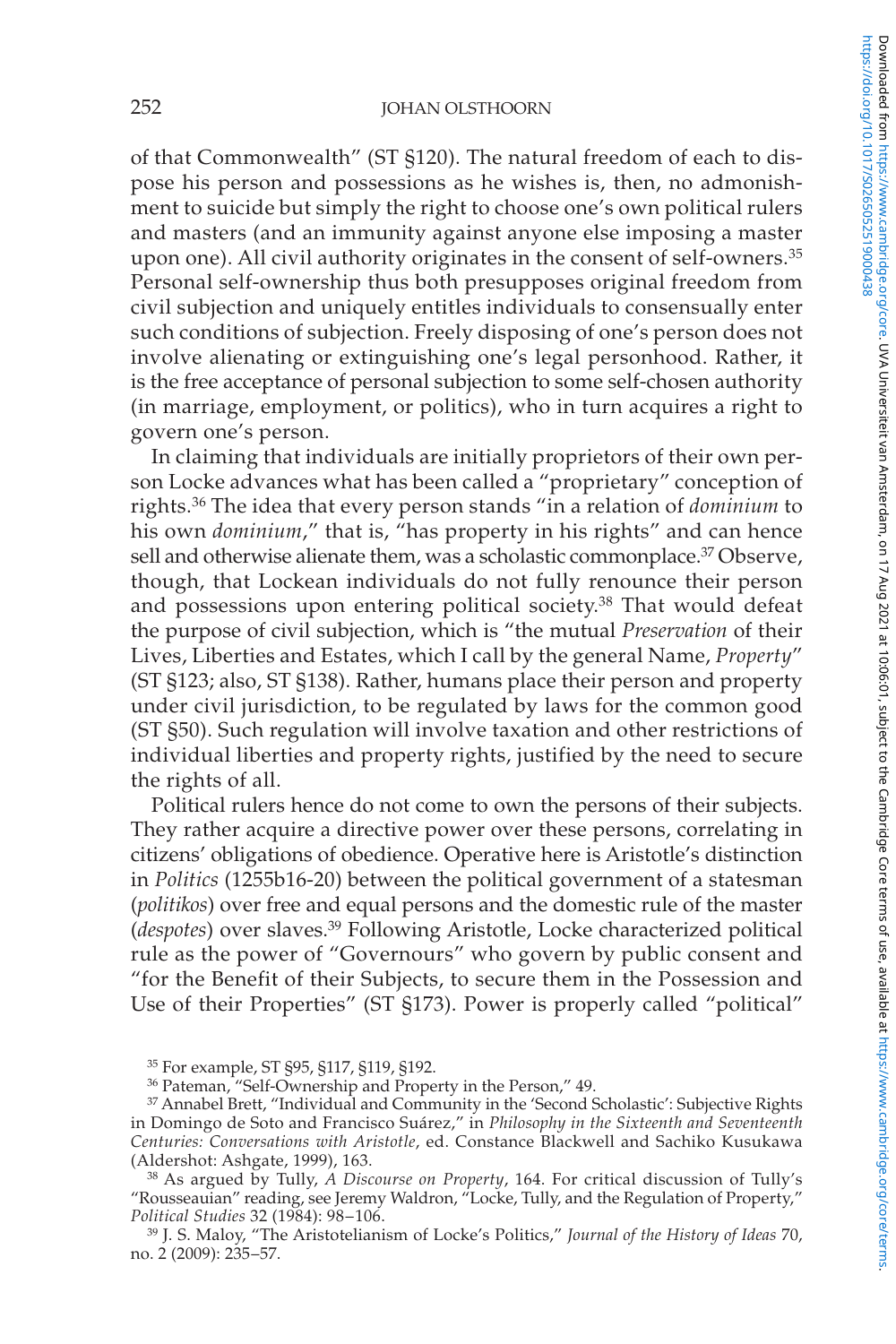only because and insofar as it serves to "preserve the Members of that Society in their Lives, Liberties, and Possessions" (ST §171). Despotic power, conversely, is the power of "Lords" who rule "for their own Benefit, over those who are Stripp'd of all property"—"which Men have in their Persons as well as Goods" (ST §173). Despotic and political power are fundamentally distinct in origin and character. Political rule is not the rule of the *dominus*. Indeed, "*Absolute Monarchy*… can be no Form of Civil Government at all" (ST §90; also, ST §174).

Lockean slaves have lost their legal personality entirely and hence lack any legal standing, as in Roman law.40 Lacking *all* rights and property, even in their persons, they may be killed at will. Locke defines "*Despotical Power*"—the power of a master over her slave—as "an Absolute Power one Man has over another, to take away his Life, whenever he pleases" (ST §172). Despotic power can justly be acquired only over someone who has "by his fault, forfeited his own Life, by some Act that deserves Death" (ST §23). Since slaves are "not capable of any Property," they therefore "cannot in that state be considered as any part of *Civil Society*; the chief end whereof is the preservation of Property" (ST §85). Section V further explores Locke's justification of penal slavery.

When Locke claims that slaves have no legal standing, his point is not that they need not worry about Doomsday. Slaves are not absolved of giving moral account of themselves for having lost legal personality. The same holds for minors and married women (insofar as they would lack legal personality). Personhood vis-à-vis God is independent from being legally *sui juris*. But don't our persons belong to God? Recall my distinction between moral and legal personhood. In neither sense, I contend, does God own our persons. He certainly has the right to rule us; our persons are under divine jurisdiction. That government expresses itself in accountability to him for the moral quality of our actions. Now, God cannot coherently own our "moral person" and hold us accountable for our moral conduct. For being a moral person *just is* being held subject to the moral law. Neither can God freely dispose of our legal personhood. Humans are entitled to freely and voluntarily limit their independence by agreeing to submit to the power (*potestas*) of another: a political ruler, boss, or husband (Locke maintains). God clearly cannot marry me off or subject me to some political regime. God has the right and power to sanction compliance with moral law with threats of otherworldly bliss or doom. He also has another lawful power: to reclaim our present lives at will. We have no standing to complain to God for not being given a longer sojourn in this

<sup>40</sup> For example, Justinian's *Institutes* 1.16.4; *Digest* 50.17.32. William Warwick Buckland highlights the dual status of slaves as both things and human beings in *The Roman Law of Slavery: The Condition of the Slave in Private Law from Augustus to Justinian* (Cambridge: Cambridge University Press, 1970 [1908]), 1–238.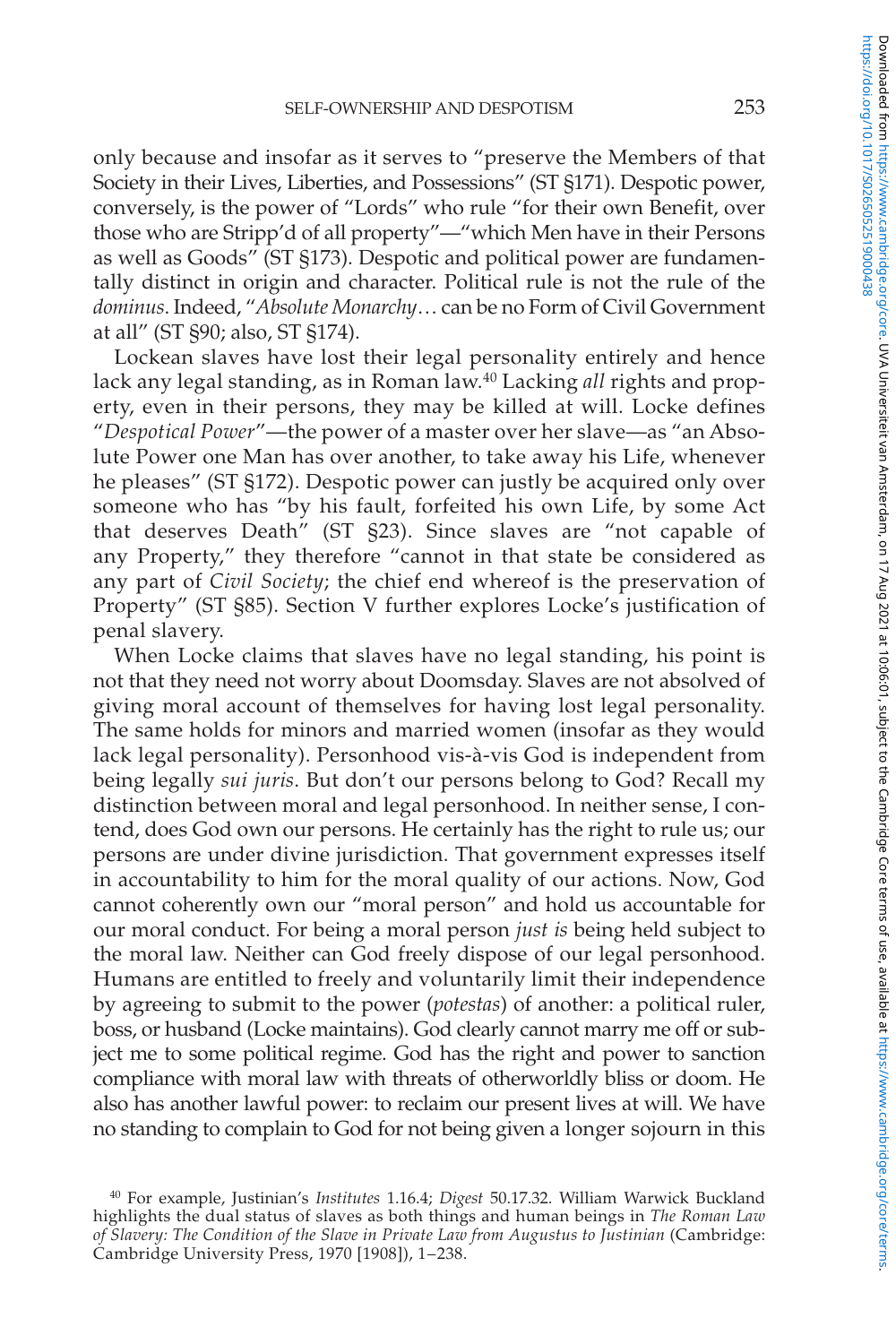vale of tears. Yet God has this latter power in virtue of owning our lives, rather than our persons.<sup>41</sup>

Original proprietorship of our person and divine ownership of human life are compatible, I have argued, because the former by no means captures all the rights humans can have in themselves. It merely expresses an original right of self-government and natural freedom from civil subjection. The next section explores what implications divine ownership of human life has for personal self-ownership.

#### IV. How Divine *Dominium* Delimits Lawful Personal Subjection

Divine ownership of human life is the mainstay of Locke's moral and political theory. It grounds, first, the natural law duty to preserve oneself and the rest of humanity. The "Fundamental Law of Nature and Government" dictates that "*all* the Members of the Society are to be *preserved*" on pain of transgressing God's property rights (ST §159).<sup>42</sup> The duty to preserve ourselves is a direct corollary of Locke's restriction of property rights in our life to exclusive possession, use, and usufruct. These rights hence fall short of full ownership, which is captured by the trivium *usus*, *usufructus*, *abusus*. Since our life is not ours, "no Body has an Absolute Arbitrary Power over himself, or over any other, to destroy his own Life, or take away the Life or Property of Another" (ST §135). Murder and suicide are impermissible because they violate God's ownership rights in our lives.

Second, divine ownership generates rights of self-preservation and selfdefense: "they will always have a right to preserve what they have not a Power to part with; and to rid themselves of those who invade this Fundamental, Sacred, and unalterable Law of *Self-Preservation*" (ST §149). Individual claim-rights to life and limb are the correlates of the general duty not to impair God's property without His permission. "To have rights against other human beings, rights understood as derivative from the primary natural law duties, means to be the beneficiary of the others' natural law duties."43

A third major implication of divine ownership of human life is the impossibility of self-enslavement. Lockean slavery is an unusually vile condition.44 Masters have an "Absolute, Arbitrary, Despotical Power"

41 Brubaker, "Coming into One's Own," 217, deems it significant that Locke calls humans God's *servants* rather than his *slaves* (ST §6). For "servants own themselves, slaves do not." As evidence for the normative relation between humans and God, the point cannot be pushed too far. While masters have power of life and death over slaves but not over servants, God indisputably has the absolute power to take our life at will. Brubaker's point becomes obsolete once we recognize that God exercises the latter power in virtue of owning our lives.

42 Also, ST §§6-7, §16, §134, §171.

43 Zuckert, *Natural Rights*, 244.

44 On Locke's idiosyncratic conception of slavery, see Johan Olsthoorn and Laurens van Apeldoorn, "'This Man is My Property': Slavery and Political Absolutism in Locke and the Classical Social Contract Tradition" (manuscript on file with the author).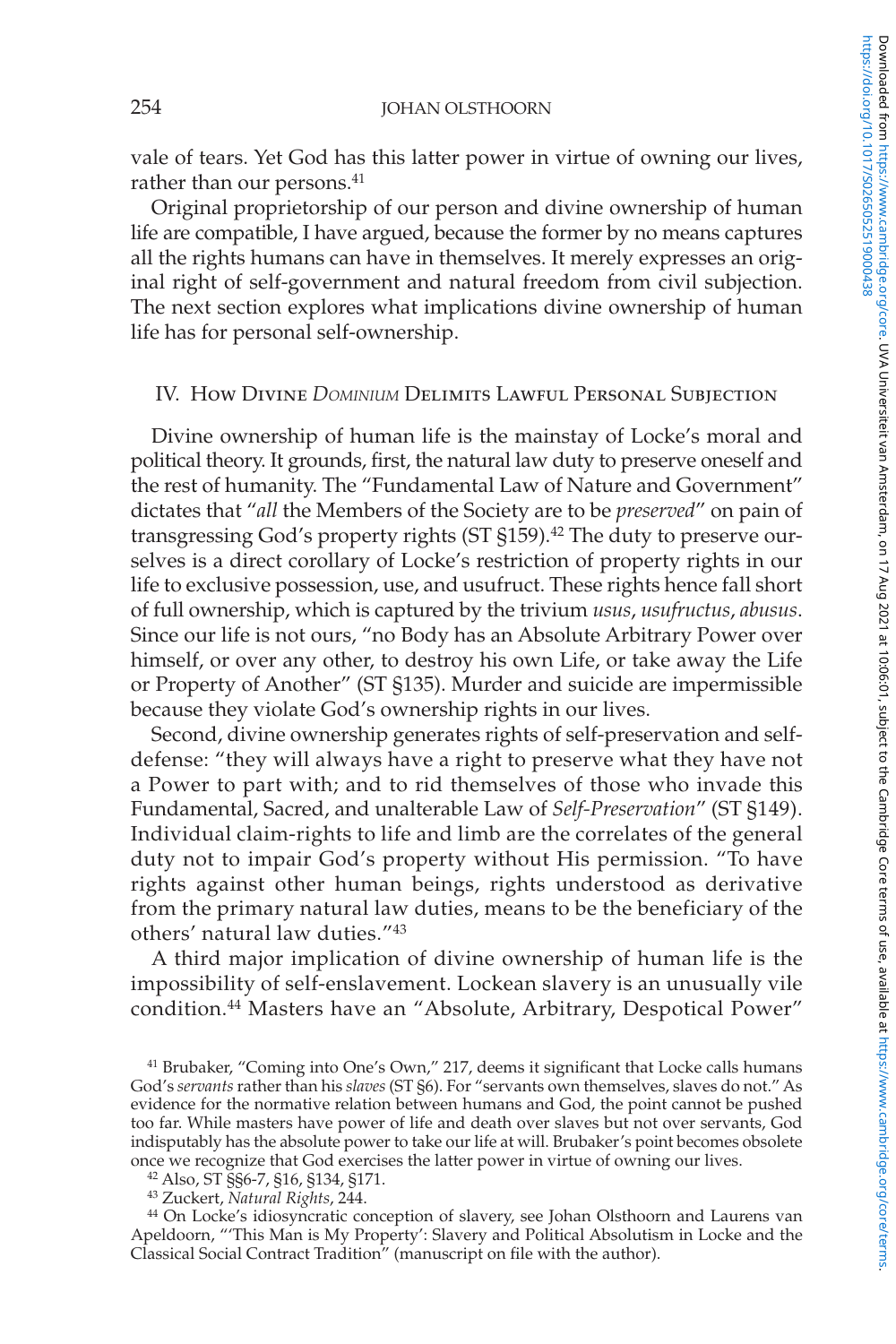over their slaves, including a "power to kill him, at any time" (ST §24). It is impossible for Lockean individuals to voluntarily enter such forms of subjection:

For a Man, not having the Power of his own Life, *cannot*, by Compact, or his own Consent, *enslave himself* to any one, nor put himself under the Absolute, Arbitrary Power of another, to take away his Life, when he pleases. No body can give more Power than he has himself; and he that cannot take away his own Life, cannot give another power over it. (ST §23)

The impossibility of self-enslavement extends to the consensual establishment of *all* despotic power, including absolute monarchy.

Fourth, divine *dominium* delimits which powers individuals can hand over to government. Killing or harming innocent fellow-humans violates God's ownership rights: we neither own our life, nor that of others. Citizens cannot authorize the government to harm innocent subjects since they lack this power themselves.

A Man . . . cannot subject himself to the Arbitrary Power of another; and having in the State of Nature no Arbitrary Power over the Life, Liberty, or Possession of another, but only so much as the Law of Nature gave him for the preservation of himself, and the rest of Mankind; this is all he doth, or can give up to the Common-wealth, and by it to the *Legislative Power*, so that the Legislative can have no more than this. (ST §135)

This section analyzes the normative implications of divine proprietorship through the lens of the "life versus person" distinction. I argue that rights and duties of self-preservation restrict how we can dispose of our person, rendering certain pacts of subjection morally out of bounds. My argument, I should stress, concerns the possibility of disposing of our *person*, not our *life/body*. I have already established that Locke rejects full self-ownership of one's life. I will now argue that Locke also dismisses full original self-ownership of one's person.

To fully grasp the structure of Locke's theory of human and divine ownership, it helps to distinguish between two kinds of restrictions on property rights.45 Some rights-delimitations are *internal* to property: the property rights we have in virtue of owning a thing are less extensive then they could logically be. Lockean rights in life are a case in point: we were never given full ownership of our life, including rights of

<sup>45</sup> Johan Olsthoorn, "Two Ways of Theorizing Collective Ownership of the Earth," in *Property Theory: Legal and Political Perspectives*, ed. James Penner and Michael Otsuka (Cambridge: Cambridge University Press, 2018), 189–90.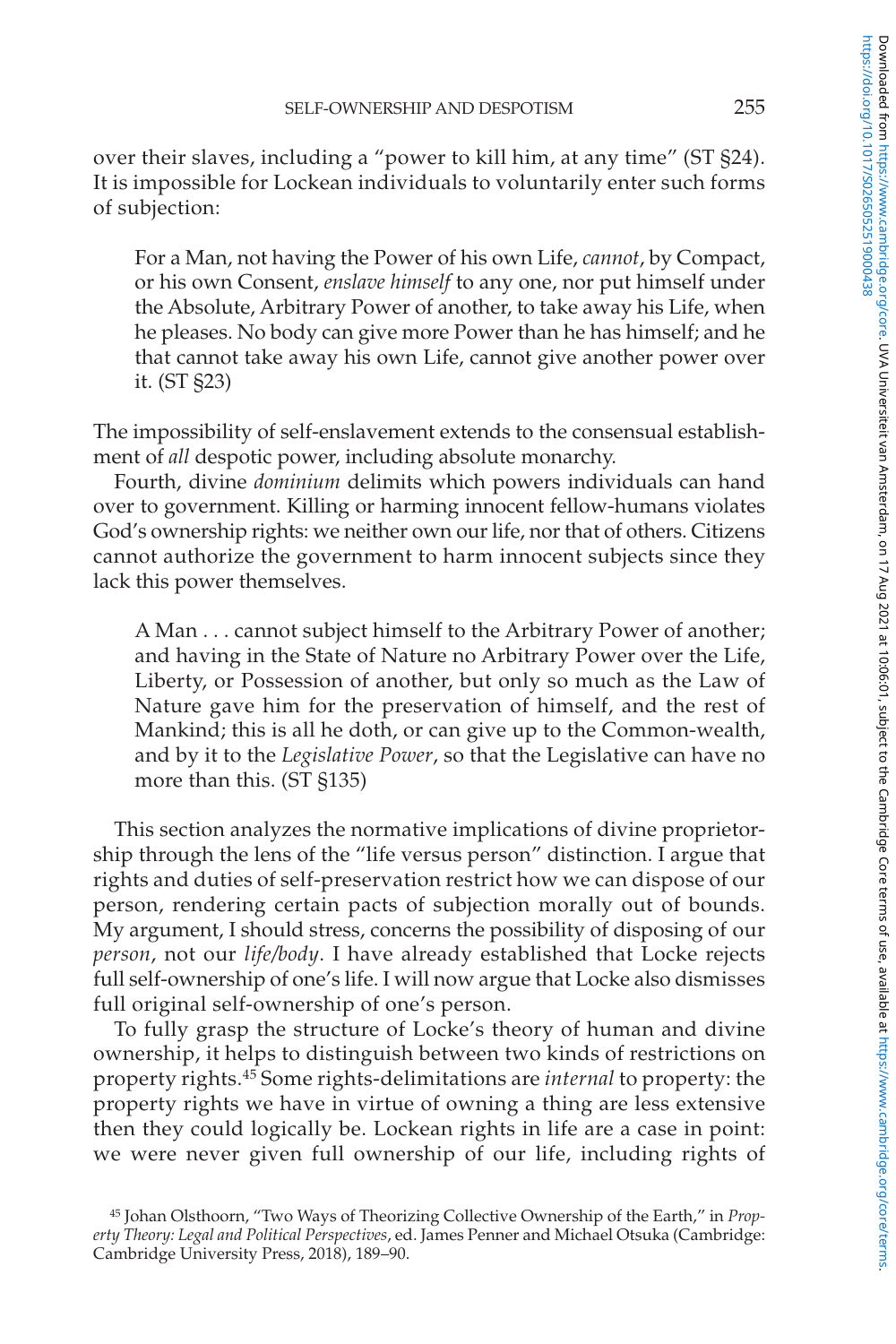destruction, to begin with. Other delimitations are *external* to property rights. External moral norms, informed by some moral value or another, can place limits on what we may do with our property. For instance, duties of care to dependents may render it morally impermissible for me to kill myself. The difference between internal and external restrictions is not the extent of our rights—these might be equally curtailed. The distinction rather concerns the source and nature of rights-restrictions. Consider: I might have no right to wreck the Cézanne painting I own because I bought it on condition that I will preserve it (internal restriction). The property rights I have acquired in the painting were, in that case, never so expansive as to include a right of destruction. Alternatively, wrecking the Cézanne might be morally impermissible because of its exceptional artistic value (external limitation). Internal restrictions determine the extent of our property rights—what we have moral title to in virtue of owning a thing. External limitations impose moral duties on conduct—what we are morally entitled *to do* with our property. These duties are external to property rights.

This distinction allows us to see that Locke argues, not for the moral *impermissibility* of instituting despotic rule, but for its *impossibility*. Consider this passage:

it being out of a Man's power so to submit himself to another, as to give him a liberty to destroy him; God and Nature never allowing a Man so to abandon himself, as to neglect his own preservation: And since he cannot take away his own Life, neither can he give another power to take it (ST §168).

Locke makes two claims here: 1) we have a moral duty to preserve ourselves; 2) we cannot transfer to another the right to kill us since we ourselves lack this power. The first claim states that suicide is morally impermissible, not that it is somehow impossible. By contrast, granting another the right to kill us at will is not so much morally forbidden, as impossible. "[N]o Man can, by agreement, pass over to another that which he hath not in himself, a Power over his own Life" (ST §24).<sup>46</sup> Observe that Locke's "impossibility" thesis trades on the idea that divine ownership of human life creates an *internal* restriction on our property rights in our life. Locke's claim is not that natural law renders self-enslavement *impermissible* (external restriction). Rather, he maintains that the property rights in our life we have received were never so expansive as to include the *ius alieni* (right of transfer and destruction), rendering self-enslavement impossible (internal restriction).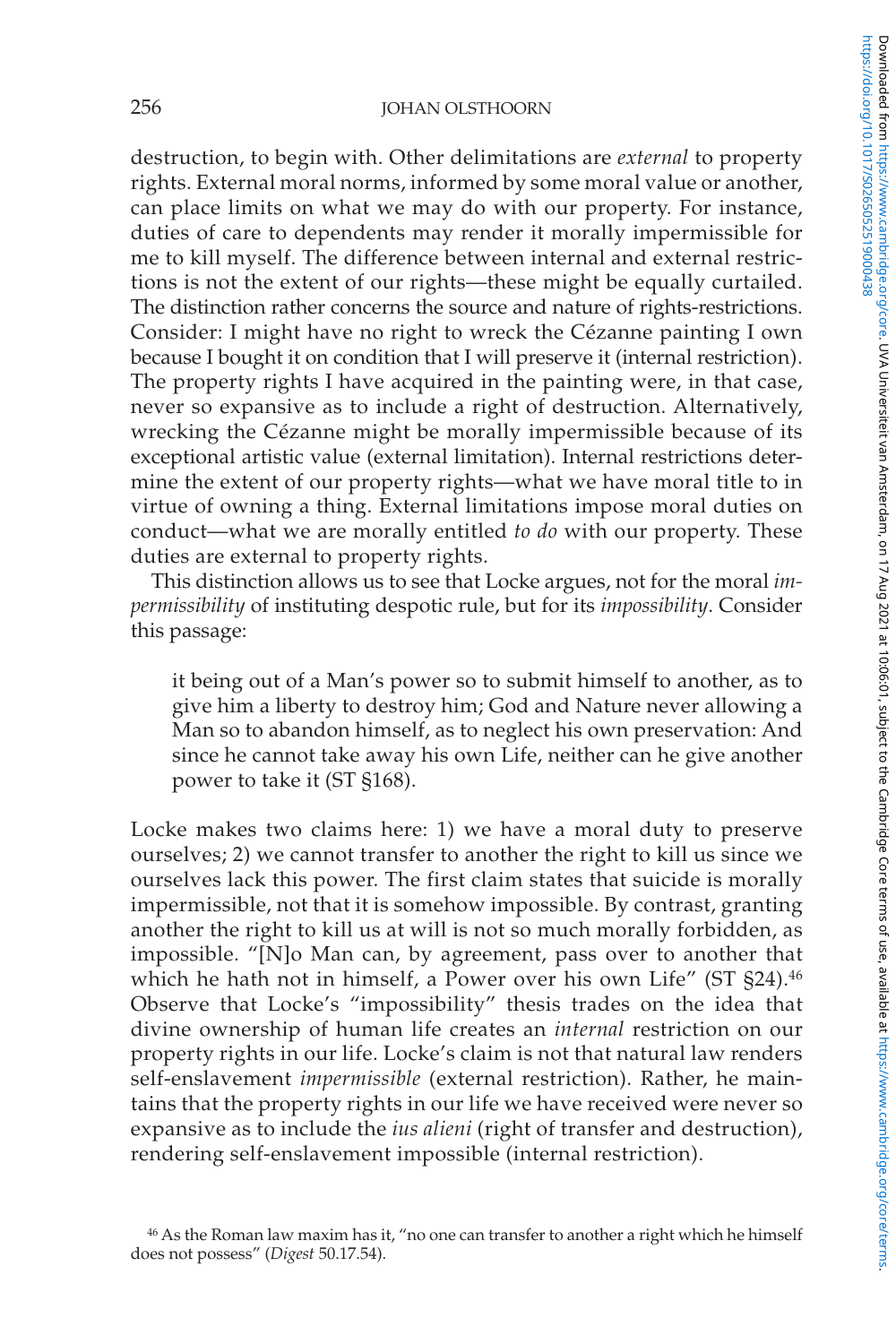The political implications of Locke's prohibition of suicide are amply recognized in the literature.<sup>47</sup> The "life versus person" distinction allows for a sharper analysis of Locke's argument than is extant. Humans, I have suggested, have been given limited property rights in their life—possession, use, and usufruct. To intentionally destroy one's life or that of an innocent other violates God's ownership rights in all human life; for this reason, natural law commands us to preserve ourselves and the rest of humanity (as far as possible). Because we lack ultimate ownership of our lives, we cannot voluntarily enter conditions of absolute subjection. On the reading proposed here, humans have a natural right of disposal in their own person—each is by nature "absolute Lord of his own Person and Possessions" (ST §123). As personal self-owners, we can generally transfer the right to govern us to whomever and in whichever way we please— with one big exception: we cannot consent to despotic rule. Despotic rulers have the moral power, Locke avers, to kill their subjects at any time (ST §24). Voluntary subjection to despotism is impossible since it presupposes transference of a power of life and death that we lack.

Divine ownership of human life, I have argued, restricts what kinds of subjection humans can agree to. Just as it is impossible to alienate our rights to self-preservation and self-defense, so we cannot dispose of our persons in a way that amounts to relinquishing such rights to another.<sup>48</sup> For this reason, we can never formally place our persons under the jurisdiction of an absolute monarch, wielding the arbitrary power of life and death. Locke, I have contended, defends the impossibility, rather than the moral impermissibility, of instituting despotic rule. It follows that divine ownership of human life *internally* curbs our general right to freely dispose our persons as we wish. The rights we have in virtue of owning our persons are not as ample as full ownership rights.

### V. Forfeiting Your Life: Capital Punishment and Penal **SLAVERY**

The *Second Treatise* contains a rather startling theory of rights-forfeiture (involuntary loss through wrongdoing). In the state of nature, anyone guilty of using unjust force becomes liable to be killed by anyone else. For the unjust aggressor forfeits his life. "'Tis the *unjust use of force* then, that *puts a Man into the state of War* with another, and thereby he, that is guilty of it, makes a forfeiture of his Life" (ST §181). More distressingly, unjust aggressors may lawfully be enslaved by the persons they have injured,

<sup>47</sup> For example, Gary D. Glenn, "Inalienable Rights and Locke's Argument for Limited Government: Political Implications of a Right to Suicide," *The Journal of Politics* 46, no. 1 (1984): 80–105; A. John Simmons, "Inalienable Rights and Locke's *Treatises*," *Philosophy and Public Affairs* 12, no. 3 (1983): 175–204.

<sup>48</sup> For an argument, citing Locke, that nonwaivable rights in ourselves are by definition not rights of self-ownership, see Hillel Steiner, *An Essay on Rights* (Oxford: Blackwell, 1994), 232–33.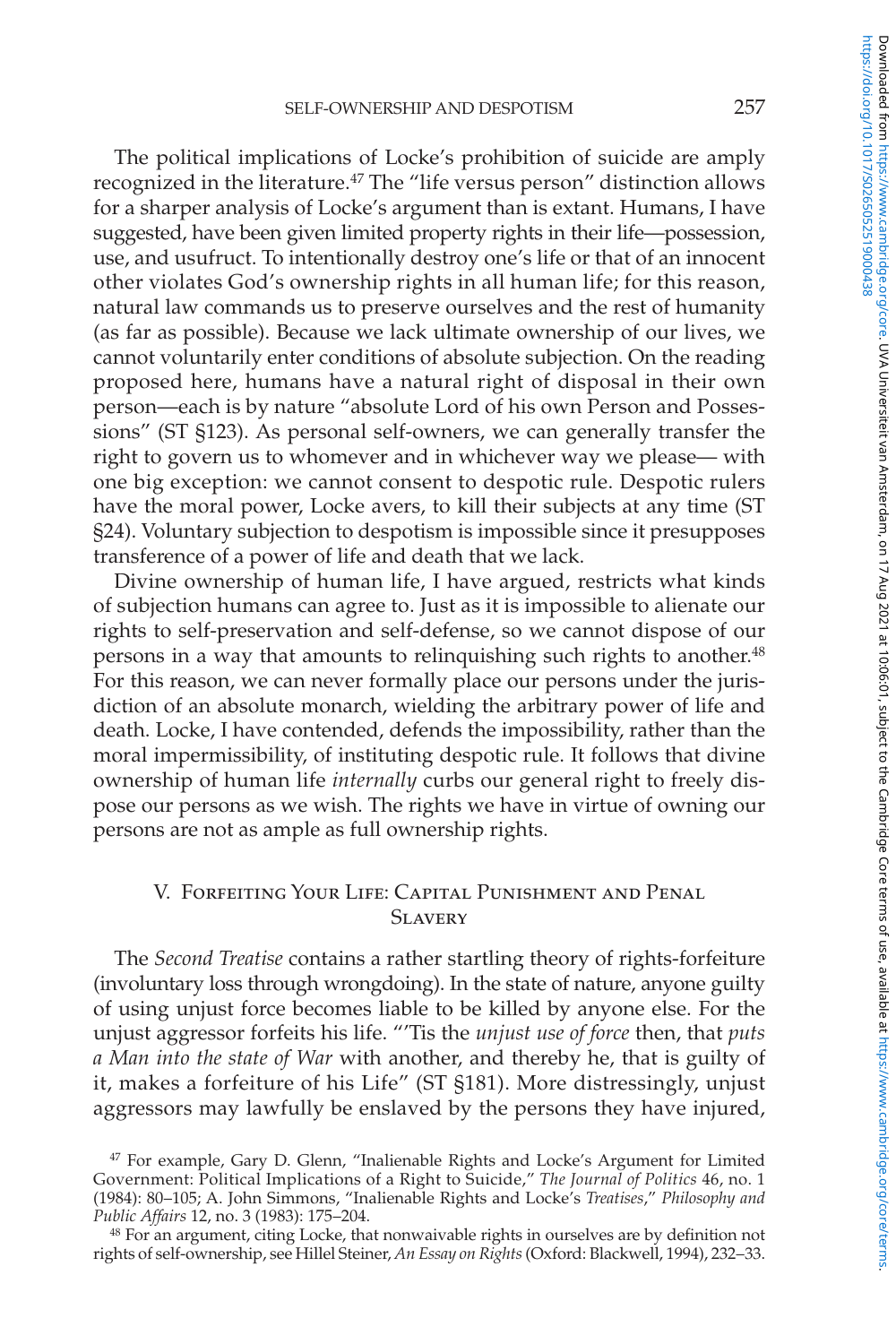to compensate for harm done. "Indeed having, by his fault, forfeited his own Life, by some Act that deserves Death; he, to whom he has forfeited it, may (when he has him in his Power) delay to take it, and make use of him to his own Service, and he does him no injury by it" (ST §23). How can Locke coherently endorse penal slavery while insisting that self-owners have a natural right of self-government?

Locke's endorsement of a rights-forfeiture theory of crime raises many questions.49 Some concern the very possibility of forfeiture. How does rights-forfeiture chime with divine ownership of human life and proprietorship of one's person? How can we forfeit something—our life—that was never ours to begin with? And if we cannot directly alienate our life to someone else, how come we can act in such a way as to forfeit it to another? Others concern the normative consequences of forfeiture. What kind of rights do masters acquire in their slaves? And if all of us may kill unjust aggressors outside the commonwealth, why cannot we all permissibly enslave unjust aggressors as well?

This section contends that divine *dominium* of human life underpins the justifiability of penal slavery—just as it grounds the impossibility of selfenslavement. I argue that the law of nature authorizes *each* individual to punish by death anyone who has forfeited his life through unjust aggression. Yet *only* the injured party can claim the aggressor's goods or service in compensation for harm done to her. *If* the injured party chooses to exercise this right and enslave the unjust aggressor, then she acquires "a Despotical Right over the Person" of the aggressor (ST §196). Despotic right includes the "Absolute, Arbitrary Power . . . to take away his Life, whenever he pleases" (ST §172). People can justly hold such arbitrary power only over individuals who had previously forfeited their life. Peculiarly, Locke conceives of the master-slave relation in just war terms: masters hold the power of life and death over their slaves by the right of war.

In the state of nature, "*every Man hath a Right to punish the Offender, and be Executioner of the Law of Nature*" (ST §8; also, ST §87; ST §128). Locke concedes that this may seem "a very strange Doctrine" to some (ST §9). Very few philosophers before Locke had endorsed a natural right to punish of any kind (Grotius being the main exception). The right to punish was standardly seen as presupposing political authority over the criminal. Granting any such right to mere individuals, equals by nature, was therefore deemed incoherent.50 According to Locke, the natural law—which

<sup>49</sup> Some of these questions are discussed in Jeremy Waldron, *God, Locke, and Equality: Christian Foundations in Locke's Political Thought* (Cambridge: Cambridge University Press, 2002), 143–50.

<sup>50</sup> For example, Francisco de Vitoria, *Political Writings*, ed. Anthony Pagden and Jeremy Lawrance (Cambridge: Cambridge University Press, 1991), 300; Alberico Gentili, *De Jure Belli Libri Tres*, Volumes 1-2, ed. John C. Rolfe (Oxford: Clarendon Press, 1933), 41; Francisco Suárez, "A Work on the Three Theological Virtues: Faith, Hope and Charity," in *Selections from Three Works*, Volumes 1-2, ed. Gwladys L. Williams, Ammi Brown, and John Waldron (Oxford: Clarendon Press, 1944), 818. Cf. Grotius, *The Rights of War and Peace*, 2.20.9.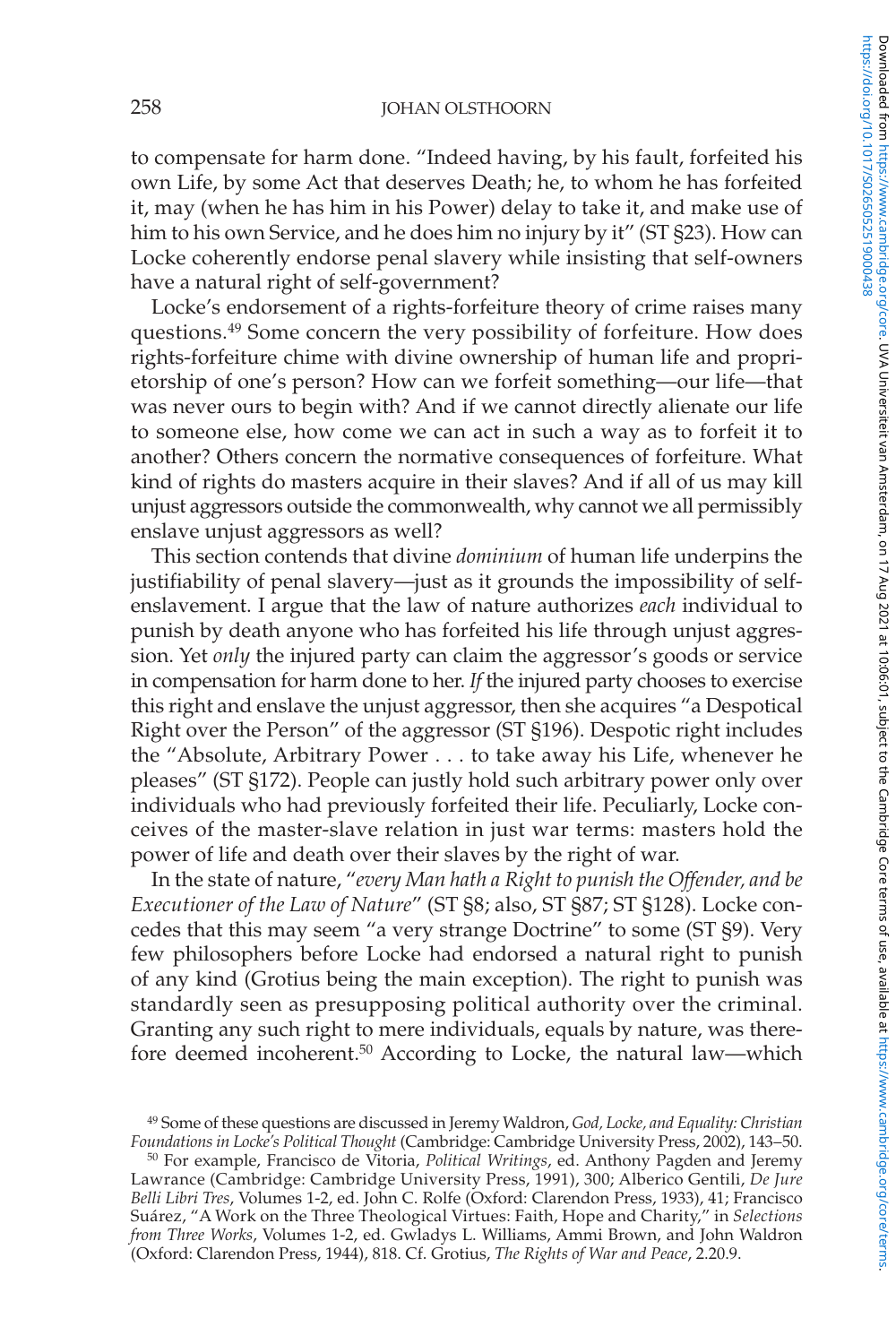commands us to do our utmost to preserve ourselves and the rest of humanity—gives all and sundry "a right to punish the transgressors of that Law to such a Degree, as may hinder its Violation" (ST §7). This universal right to punish for the sake of deterrence is conditional on the aggressor's liability to be killed (ST §172). The right is not, however, constituted by or derived from the aggressor's forfeiture of his life.<sup>51</sup>

Locke, I suggest, was working with the received twin Roman law categories of rights *in things* and rights *against persons*. The two categories are mutually exclusive. Rights in things hold against the world (as legal theorists are wont to say): your privileged relation to the thing owned grounds obligations imposed on everyone else. By contrast, rights against persons are bilateral and grounded in the distinctive normative relation in which you and I stand. To forfeit a right *in* a thing (say, in your life) thus means forgoing standing *against the world*. Aggressors can consequently no longer claim to possess a right to life against anyone. This follows directly from the juridical shape property rights in things have. Conversely, forfeiting my personal right against you (say, that you keep your promise) has no normative consequences for third parties. Attesting to his endorsement of the pre-Hohfeldian idea of rights *in* things, Locke consistently speaks of forfeiting one's life—not of forfeiting one's *right to* life (correlating in obligations others owe you).52 Unjust aggressors entirely forgo the limited property rights they had *in* their life.

By forgoing their lives, unjust aggressors also forgo their right of self-preservation. That right can be seen as the upshot of natural law duties of everyone else not to destroy God's property without His permission. We ought to preserve ourselves and humanity because it is wrong to destroy what belongs to another without their consent. The natural right to punish criminal offenders can be understood as a divine authorization to demolish God's property. By forfeiting their lives, unjust aggressors thus annul the natural law duties on everyone else not to destroy *this part* of God's creation.

The deterrence ("restraint") justification for rights of punishment does not sanction seizing possession of the person and goods of the aggressor.<sup>53</sup> While the right "of *Punishing* the Crime *for restraint* . . . is in every body," the right "of taking *reparation* . . . belongs only to the injured party" (ST §11).

<sup>51</sup> A. John Simmons, "Locke on the Death Penalty," *Philosophy* 69, no. 270 (1994): 475: "'The right to be the party that does the punishing', however, does *not* derive from forfeiture. In the state of nature it derives from God's authorization of mankind to enforce His law, and so is a right shared by all."

<sup>52</sup> ST §23, §85, §172, §§178-83.

<sup>53</sup> On Locke's right to punish, see e.g., A. John Simmons, "Locke and the Right to Punish," *Philosophy and Public Affairs* 20, no. 4 (1991): 311–49; Brian Calvert, "Locke on Punishment and the Death Penalty," *Philosophy* 68, no. 264 (1993): 211–29; Alex Tuckness, "Retribution and Restitution in Locke's Theory of Punishment," *The Journal of Politics* 72, no. 3 (2010): 720–32.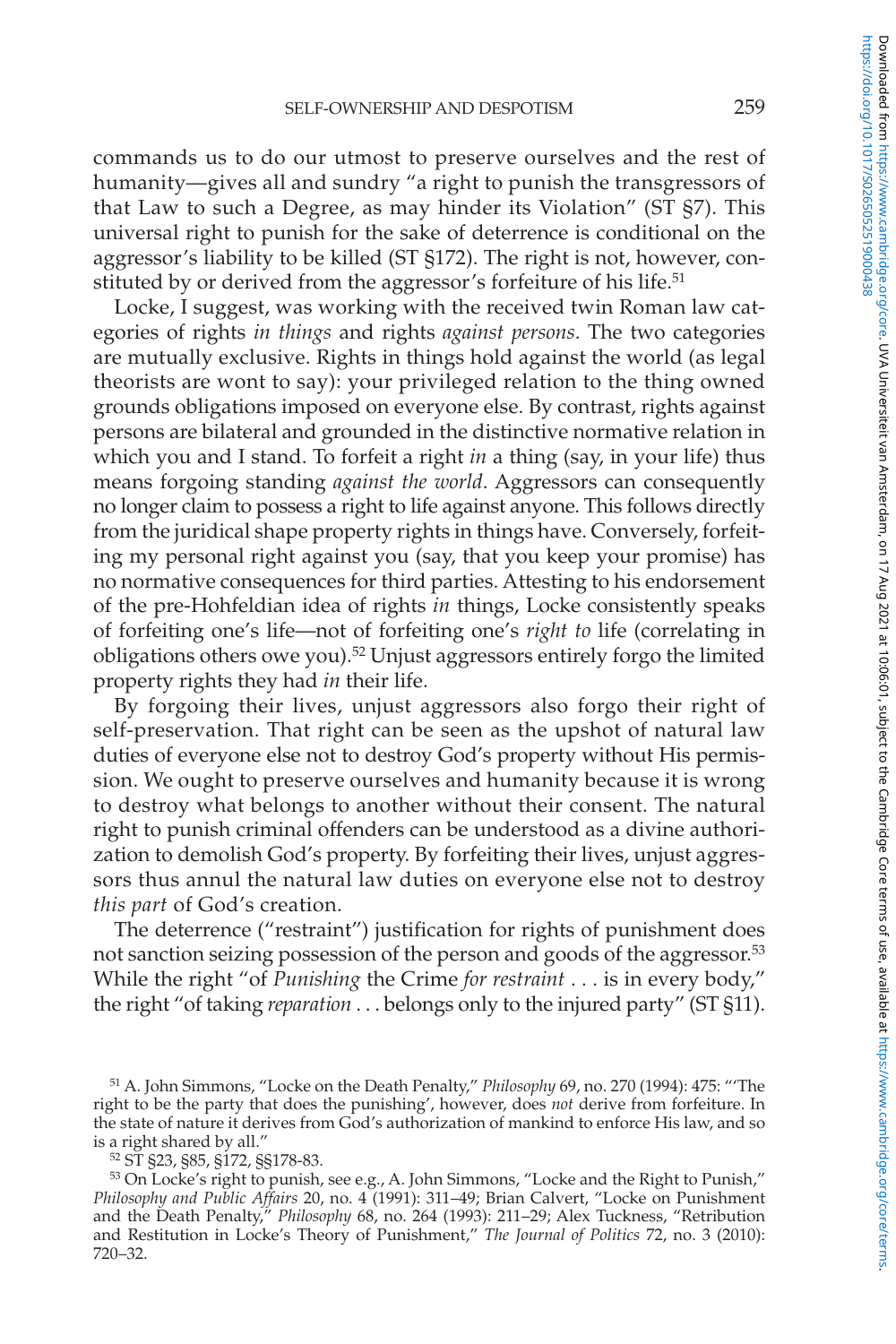The victim is uniquely entitled to seize the aggressor's goods and labor by right of self-preservation.54

The damnified [that is, injured] Person has this Power of appropriating to himself, the Goods or Service of the Offender, by *Right of Self-preservation*, as every Man has a Power to punish the Crime, to prevent its being committed again, *by the Right he has of Preserving all Mankind*. (ST §11; also, ST §183)

How self-preservation exactly grounds rights of reparation is not entirely clear. Locke is not, I gather, making the Hobbesian claim that our preservation is better served by seeking recovery, but rather the Grotian one that violations of our rights entitle us to seek compensation for harm suffered.55 Unlike Grotius, Locke maintains that one way to secure compensation is to *enslave* the culpable aggressor. The remedial right to enslave unjust aggressors requires that the latter are liable to greater punishments (ST §23). But the right is not grounded in their liability. Rather, self-preservation entitles individuals to seek compensation for unjustly suffered harm. Locke reiterates the same point in his discussion of just conquest. Any victim of unjust aggression "*by Conquest has a right over a Man's Person* to destroy him if he pleases," but "has *not* thereby a right *over his Estate* to possess and enjoy it." For only "damage sustain'd . . . gives him Title to another Mans Goods . . . His force, and the state of War he put himself in, made him forfeit his Life, but gave me no Title to his Goods" (ST §182; also, ST §180).

This last passage could be read as evidence that Locke's "bestialization of offenders" should not be taken literally.<sup>56</sup> While unjust aggressors "may be destroyed as . . . one of those wild Savage Beasts, with whom Men can have no Society nor Security" (ST §11), such "animals" do not lose *all* rights, it seems—only the right to life. The evidence is not decisive. That the victim does not acquire rights in the aggressor's estates does not mean that *the aggressor* retains those rights. Locke mentions rights of dependents immediately after: "My wife had a share in my Estate, that neither could I forfeit. And my Children also, being born of me, had a right to be maintained out of my Labour or Substance" (ST §183). The aggressor might thus well have forfeited all *his* rights, though not those of his family.

The bestialization reading is bolstered by Locke's claim that despotic power is "over such as have no property at all" (ST §174; also, ST §85).

<sup>54</sup> Welchman overlooks this distinction in "Locke on Slavery and Inalienable Rights," 78–79. Locke justifies penal slavery for reasons of compensation—not deterrence, as Welchman avers.

<sup>55</sup> Grotius, *The Rights of War and Peace*, 2.17.1.

<sup>56</sup> Waldron, *God, Locke, and Equality*, 146. Also, John Dunn, *The Political Thought of John Locke: An Historical Account of the Argument of the* 'Two Treatises of Government' (Cambridge: Cambridge University Press, 1969), 107. Cf. Rebecca Kingston, "Locke, Waldron and the Moral Status of 'Crooks'," *European Journal of Political Theory* 7, no. 2 (2008): 209–14.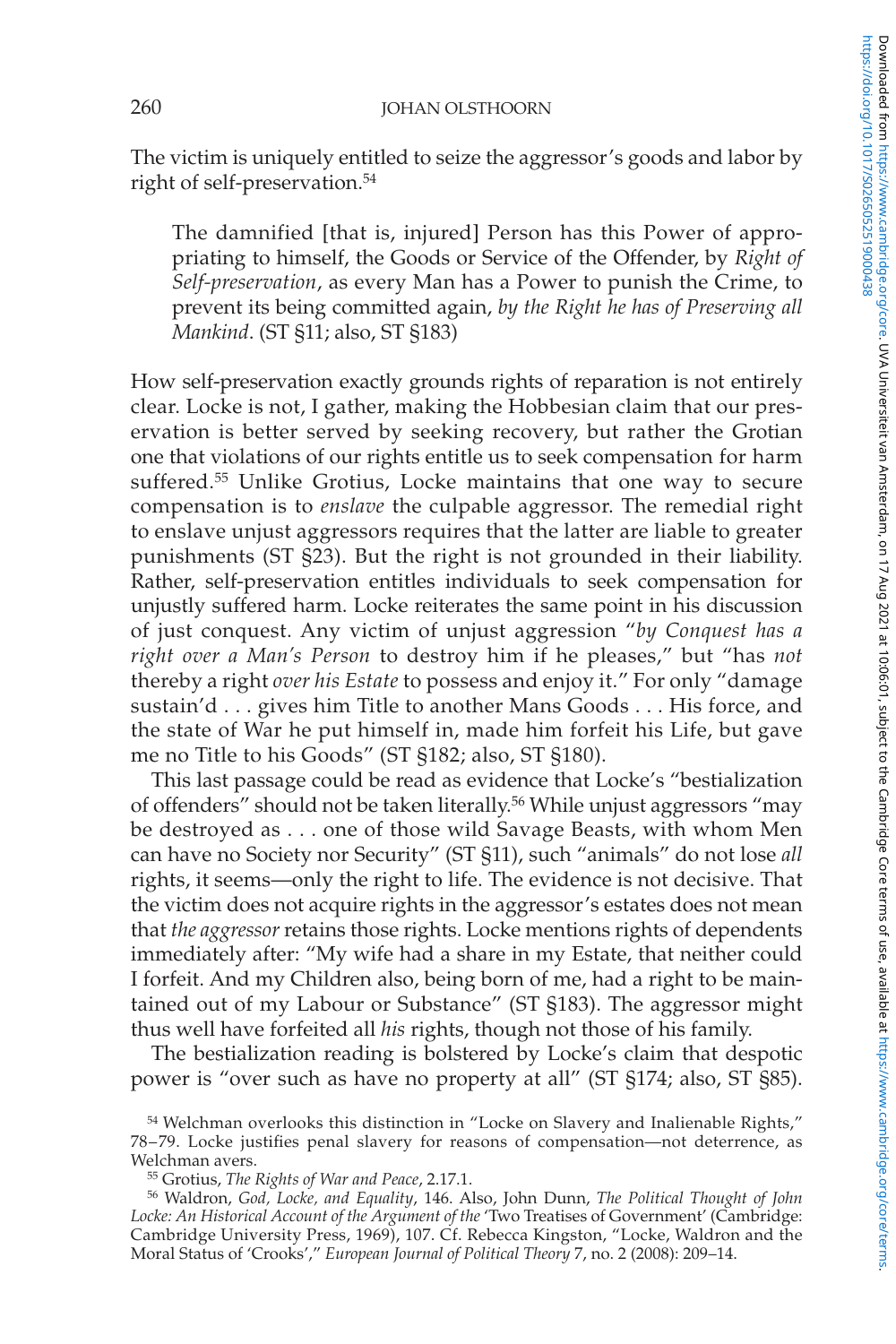Locke advances a just war conception of slavery. The "perfect condition of *Slavery* . . . *is* nothing else, but *the State of War continued, between a lawful Conqueror, and a Captive*" (ST §24). The relations between master and slave are governed not by civil law or private contract but by *ius belli*: "*as soon as Compact enters*, *Slavery ceases*, and he so far quits his Absolute Power, and puts an end to the State of War, who enters into Conditions with his Captive" (ST §173). Locke's bellicose conception of slavery might suggest that the master has no governmental power over her slaves whatsoever. Master and slave simply occupy a state of war. The inference is premised on a false dichotomy. Locke's view is that despotic rule consists in rights of war over the persons of unjust aggressors.57

Despotic power is a potentially lawful rule over persons (ST §196). It differs essentially from political rule in including the arbitrary power of life and death—a right that can only be acquired by just war. The inability of humans to consent to despotic power does not render it altogether illegitimate. For while humans cannot alienate or renounce their life (never theirs to begin with), they can forfeit it for crime.

*Despotical Power* is an Absolute, Arbitrary Power one Man has over another, to take away his Life, whenever he pleases. This is a Power, which neither Nature gives . . . nor Compact can convey, for Man not having such an Arbitrary Power over his own Life, cannot given another Man such a Power over it; but it is *the effect only of Forfeiture*, which the Aggressor makes of his own Life, when he puts himself into the state of War with another. (ST §172)<sup>58</sup>

While everyone may kill liable offenders in deterrence, not everyone thereby acquires a right to their personal service. The right to hold the offender in personal subjection accrues only to the just conqueror, "to whom" the criminal has forfeited his life in compensation for harm suffered (ST §23).

My analysis of Locke's rights-forfeiture theory has further elucidated the logical entanglements between divine ownership of human life and self-ownership of one's person. Lockean self-owners are free to subject themselves to whatever civil government they choose—provided such government is compatible with the limited powers they have over their lives. Just conquerors can acquire despotic power over individuals who have forfeited their life through brazen aggression; the power of life and

<sup>&</sup>lt;sup>57</sup> Whether perfect slaves have personal obligations to obey their masters, grounded not in compact but in crime, is unclear. Locke's line of reasoning in ST §§185-187 may make us think so. The standard just war view that unjust aggressors lack the right to forcibly resist just conquerors arguably suffices to establish slaves' duties of compliance.

<sup>&</sup>lt;sup>58</sup> Locke was aware of the conceptual difference between forfeiture and voluntary alienation/renouncement of right (FT §100). A. John Simmons, *On the Edge of Anarchy: Locke, Consent, and the Limits of Society* (Princeton, NJ: Princeton University Press, 1993), 46–48.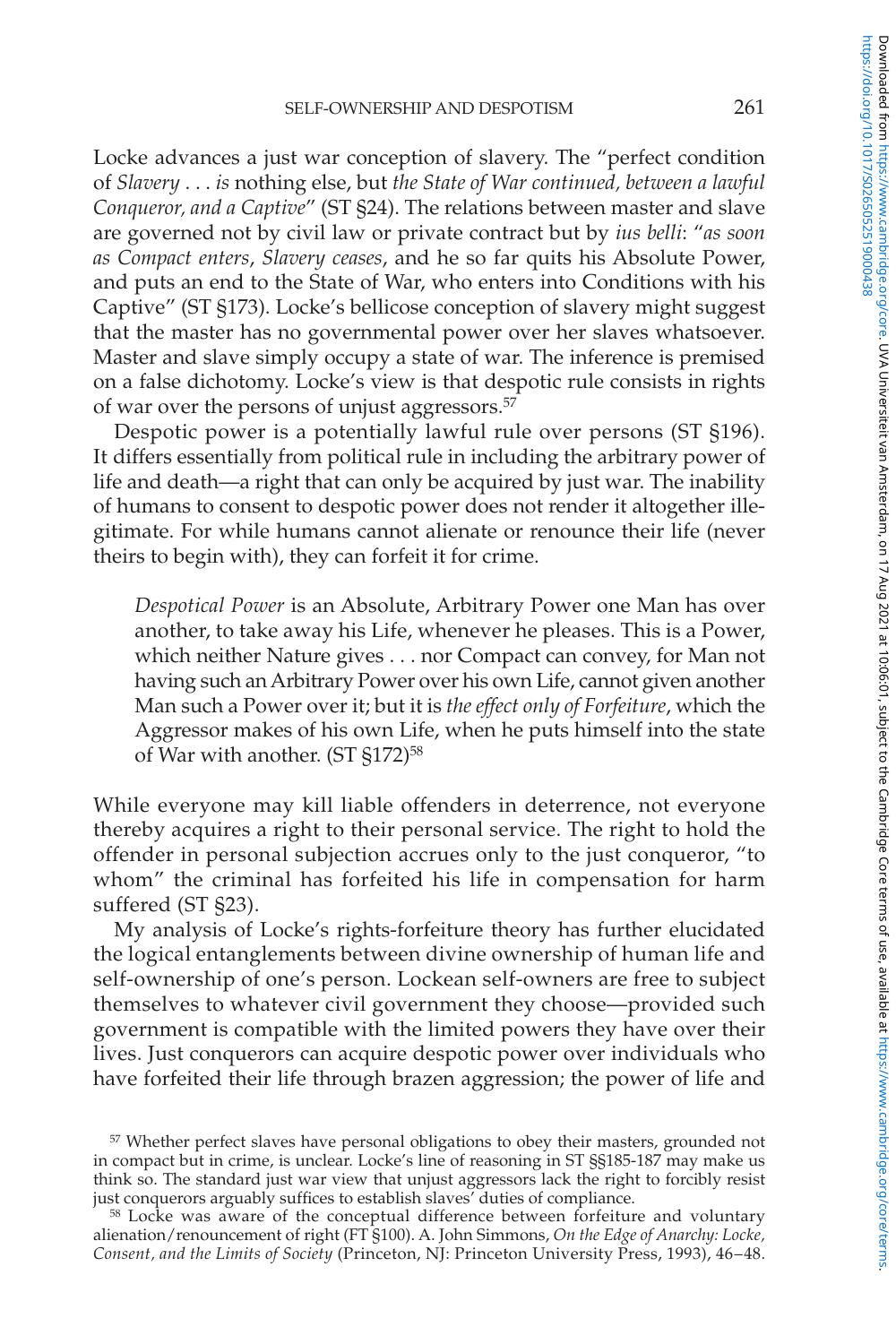death thus obtained is a component of a lawful, if extreme, form of government over their persons. Committing capital crimes thus makes people liable to be killed and liable to be involuntarily subjected to another's rule. Divine proprietorship of human life implies that all lawful slavery is penal slavery.

#### VI. Conclusion

This essay aspired to illuminate the meaning and normative significance of Locke's theory of self-ownership by exploring the interrelations between self-ownership of one's person and divine proprietorship of human life. I have argued that Locke does *not* endorse *full* self-ownership: "the fullest right a person (logically) can have over herself provided that each other person also has just such a right."59 This holds true regardless of whether we conceive of self-ownership as rights in our person or in our life. My interpretation is fairly uncontroversial regarding life-ownership: God has merely granted us rights of exclusive use and usufruct in our life and body, compatible with ultimate divine ownership. More surprising perhaps is my contention that Locke does not endorse full self-ownership of one's person either.

Lockean "property in one's person," this essay has shown, is a narrower concept than self-ownership standardly understood. The concept does not capture all the rights we can logically have in ourselves—such as over our body, skills, and labor. Rather, Lockean self-ownership expresses that humans, by nature free and independent, are entitled to enter conditions of subjection of their own choosing (when they hit maturity). For Locke, self-ownership is thus a contrastive thesis: nobody—not even God—initially has rights in my person but me. While this makes every human by nature "absolute Lord of his own Person and Possessions, equal to the greatest, and subject to no Body," it does not follow that we therefore have *full* property in our own person (as Locke understood the term). Divine *dominium* of human life renders it impossible for us to consensually establish absolute rule since that requires transference of a power that we never had over our own life. Divine proprietorship thus directly restricts the set of rights we have in our life and body, and indirectly curtails rights in our person. Since neither restriction is logically necessitated, I conclude that Locke rejects full self-ownership in both our life and our person.

<sup>59</sup> G. A. Cohen, *Self-Ownership, Freedom, and Equality* (Cambridge: Cambridge University Press, 1995), 213. Which rights humans have in virtue of being self-owners depends on how the concept is fleshed out, with "full self-ownership" granting to individuals as large a set of property rights in themselves as they can morally have in inanimate objects. Peter Vallentyne and Hillel Steiner, "Introduction: Left-Libertarianism: A Primer," in Vallentyne and Steiner, eds., *Left-Libertarianism and Its Critics: The Contemporary Debate* (Basingstoke: Palgrave MacMillan, 2000), 2–5. For a critique of the full self-ownership thesis, see David Sobel, "Backing Away from Libertarian Self-Ownership," *Ethics* 123, no. 1 (2012): 32–60.